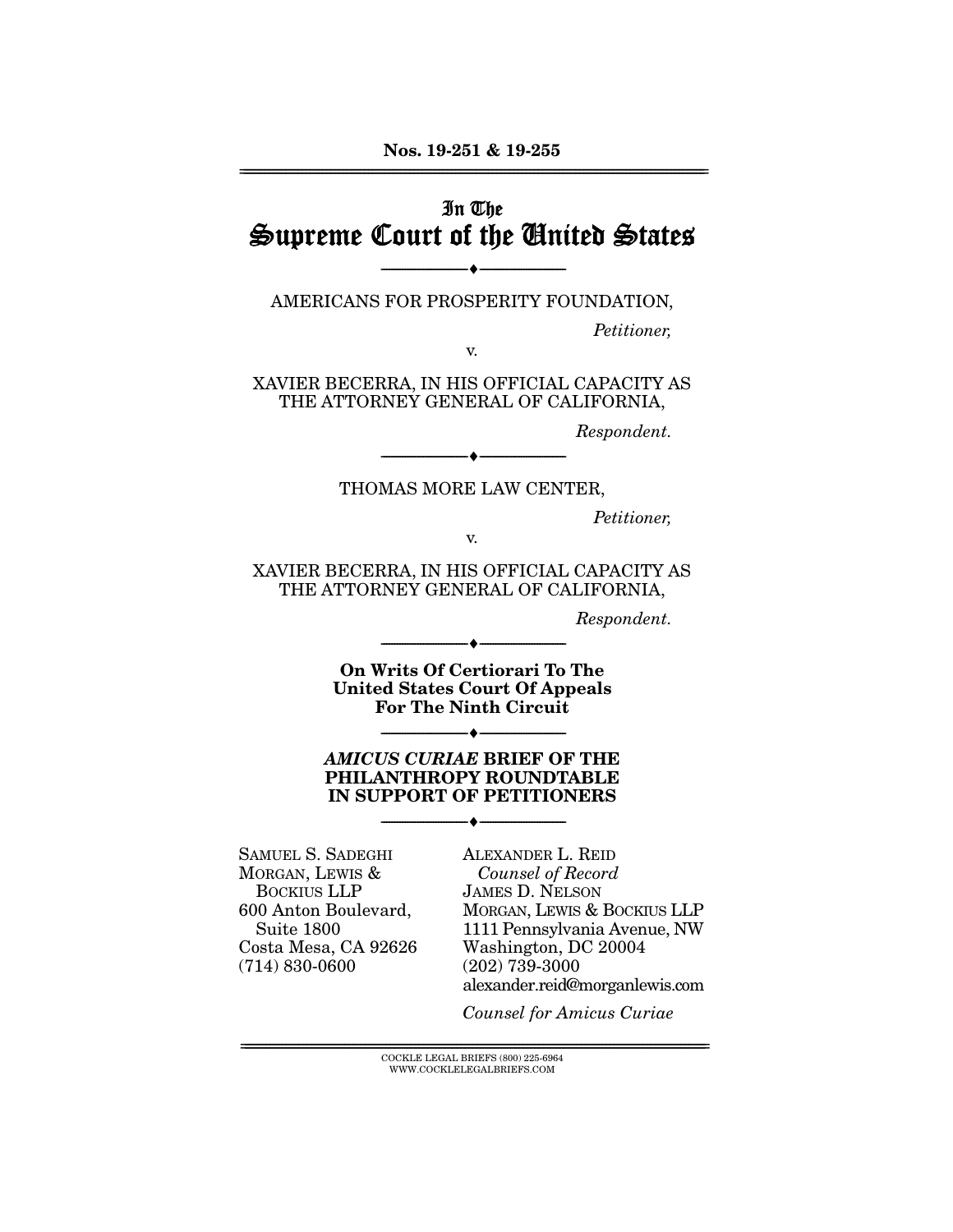### **QUESTION PRESENTED**

 Whether California's bulk collection of personal information about the identity of donors to charities, which the Ninth Circuit upheld without applying exacting or strict scrutiny, impermissibly violates their constitutional freedoms of speech, religion, and association under the First and Fourteenth Amendments in light of California's lack of a compelling interest in the bulk collection of donor information and ample tools for ensuring charities comply with state law.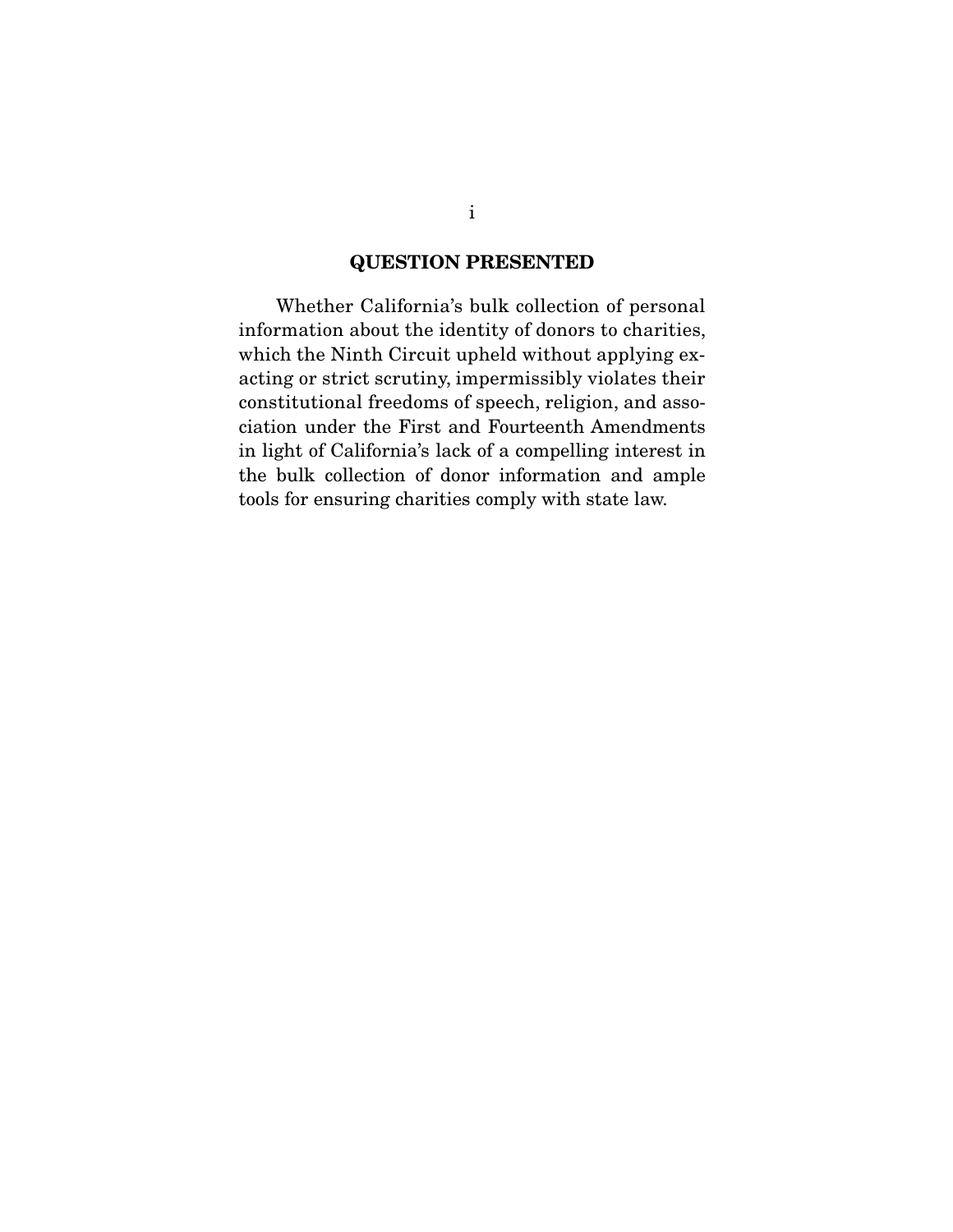## **TABLE OF CONTENTS**

| ۰.<br>×<br>۰, |
|---------------|
|---------------|

|                                                                                                                                                                      | iii            |  |
|----------------------------------------------------------------------------------------------------------------------------------------------------------------------|----------------|--|
| INTEREST OF AMICUS CURIAE                                                                                                                                            | 1              |  |
| SUMMARY OF ARGUMENT                                                                                                                                                  | $\overline{2}$ |  |
|                                                                                                                                                                      | 6              |  |
| The Ability to Make Anonymous Donations<br>Ι.<br>is an Important Vehicle for Encouraging<br>Broad-based Civic Participation                                          |                |  |
| A. The State's Bulk Collection of Charitable<br>Donor Information Threatens the Right<br>to Make Anonymous Charitable Donations<br>Pursuant to the Dictates of Faith | 8              |  |
| The State's Bulk Collection of Charitable<br><b>B.</b><br>Donor Information Deters Anonymous<br>Giving for Secular Personal Reasons                                  | 11             |  |
| $C_{\cdot}$<br>The State's Bulk Collection of Charitable<br>Donor Information Puts Donors to<br><b>Unpopular Social and Political Causes</b>                         | 15             |  |
| II.<br>The State Has No Compelling Interest in<br>the Bulk Collection of Donor Information,<br>Particularly Given the Serious Risks of                               | 18             |  |
| III.<br>California Has Ample Tools for Ensuring<br>Compliance with State Law Without Any<br>Need for the Bulk Collection of Donor                                    | 30             |  |
|                                                                                                                                                                      | 32             |  |

ii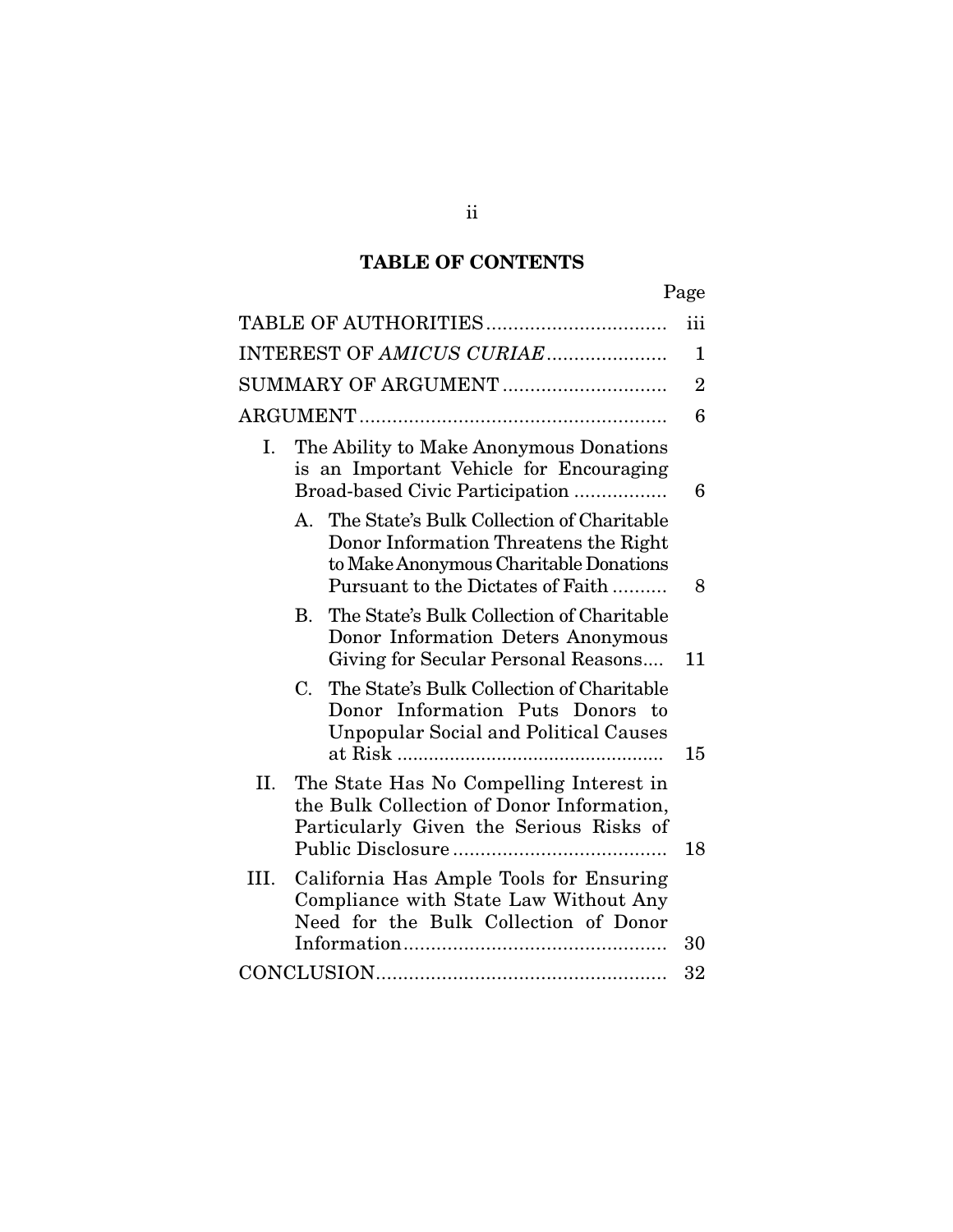## **TABLE OF AUTHORITIES**

## **CASES**

| Am. for Prosperity Found. v. Harris, 809 F.3d 536                                             |  |
|-----------------------------------------------------------------------------------------------|--|
| Bates v. City of Little Rock, 361 U.S. 516 (1960) 18                                          |  |
|                                                                                               |  |
| CBS, Inc. v. Block, 725 P.2d 470 (Cal. 1986)28                                                |  |
| Emp't Div., Dep't of Human Res. of Or. v. Smith,                                              |  |
| Gibson v. Fla. Legislative Investigation Comm.,                                               |  |
| Illinois ex rel. Madigan v. Telemarketing Assocs.,                                            |  |
| Marken v. Santa Monica-Malibu Unified Sch.<br>Dist., 136 Cal. Rptr. 3d 395 (Cal. Ct. App.     |  |
| <i>McIntyre v. Ohio Elections Comm'n,</i> 514 U.S. 334                                        |  |
| NAACP v. Alabama, 357 U.S. 449 (1958) 3, 4, 15, 16                                            |  |
| Watchtower Bible & Tract Soc'y of N.Y., Inc. v.<br>Village of Stratton, 536 U.S. 150 (2002) 7 |  |

### **STATUTES**

iii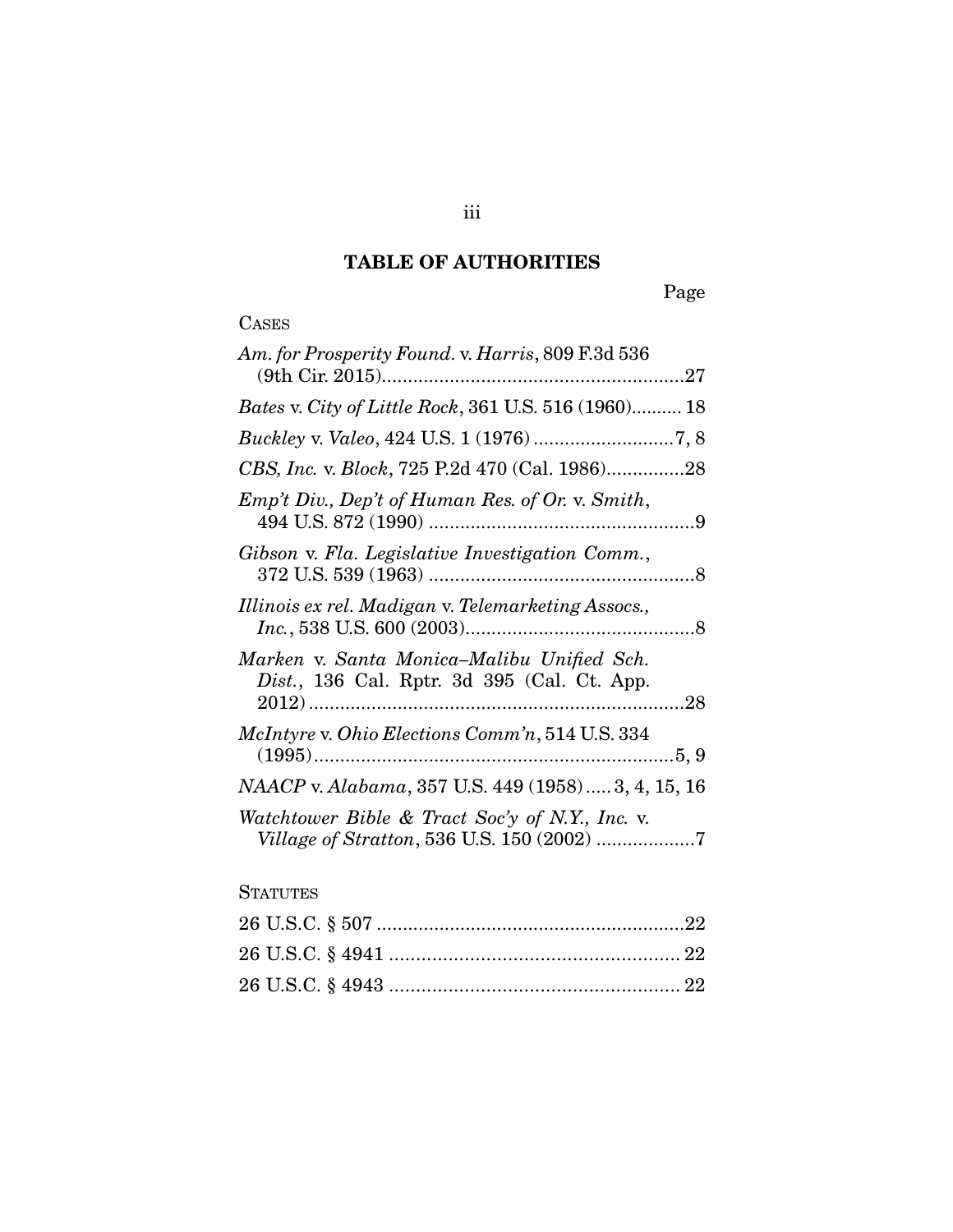| Page |
|------|
|      |
|      |
|      |
|      |
|      |
|      |
|      |
|      |
|      |

### RULES AND REGULATIONS

### OTHER AUTHORITIES

| \$5K Anonymously Donated to Bridgeport Food   |  |
|-----------------------------------------------|--|
| Bank, NEWS 12 CONNECTICUT (Feb. 22, 2019),    |  |
| http://connecticut.news12.com/story/40011272/ |  |
| dollar5k-anonymously-donated-to-bridgeport-   |  |
|                                               |  |
|                                               |  |

iv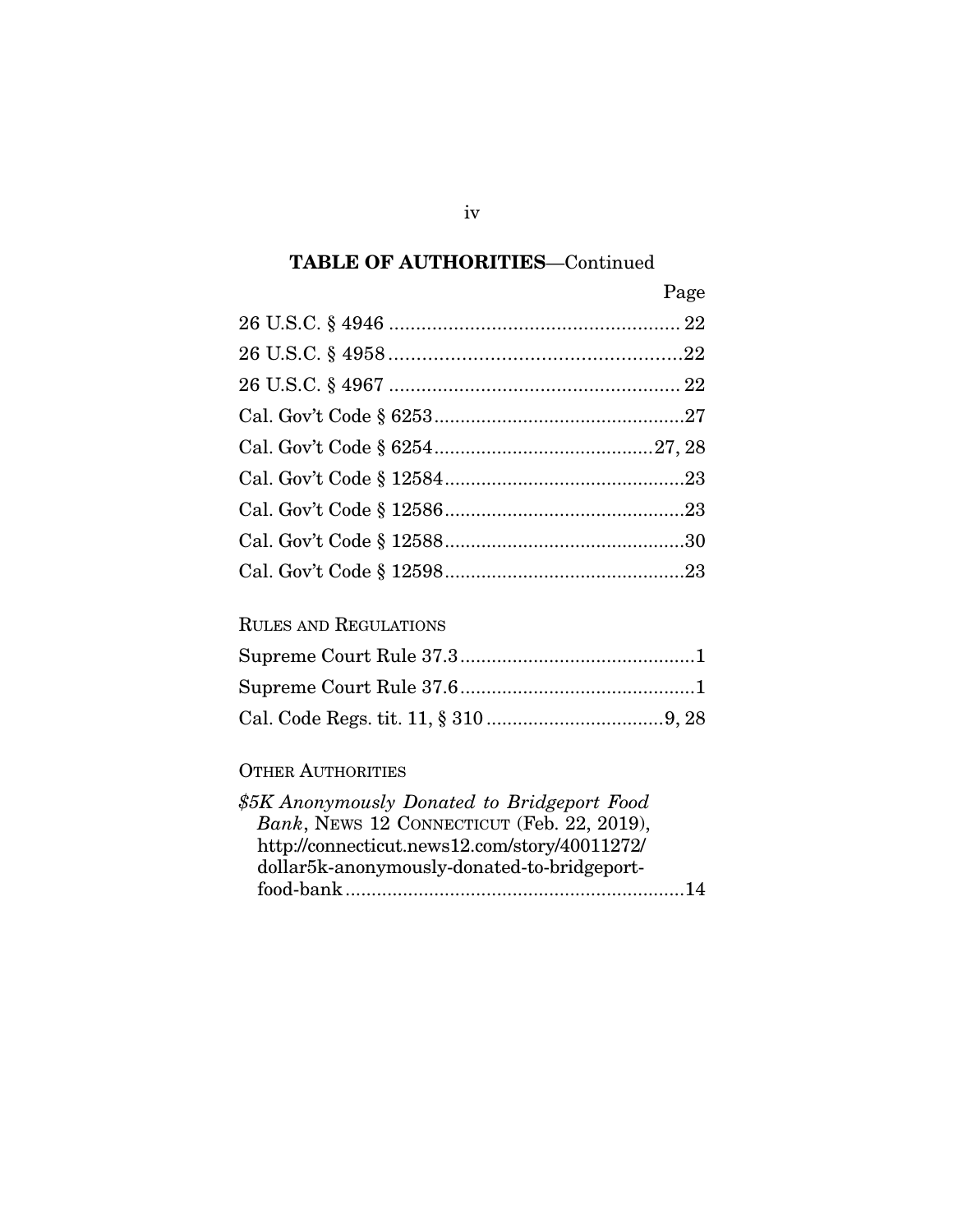| 2016 U.S. Trust Study of High Net Worth Phi-<br>lanthropy Report, U.S. TRUST & IND. UNIV.<br>LILLY FAMILY SCH. OF PHILANTHROPY 40 (Oct.<br>2016), http://www.ustrust.com/publish/content/<br>application/pdf/GWMOL/USTp_ARMCGDN7_                    |
|------------------------------------------------------------------------------------------------------------------------------------------------------------------------------------------------------------------------------------------------------|
|                                                                                                                                                                                                                                                      |
| Alexander Reid, Renegotiating the Charitable<br>Deduction, 71 TAX ANALYSTS 21 (2013) 5, 16, 26                                                                                                                                                       |
| Alexis de Tocqueville, 2 DEMOCRACY IN AMERICA<br>(Eduardo Nolla ed., James T. Schleifer trans.,<br>Indianapolis: Liberty Fund, 2010) (1840) 7                                                                                                        |
| Anthony Bowen, Forty Years of LGBTQ Philan-<br>thropy: 1970–2010, FUNDERS FOR LGBTQ ISSUES<br>4 (Jan. 5, 2012), https://lgbtfunders.org/wp-content/<br>uploads/2018/04/40years_lgbtqphilanthrophy.pdf 17                                             |
| ARMOND FIELDS, KATHARINE DEXTER MCCOR-<br>MICK: PIONEER FOR WOMEN'S RIGHTS (2003)17                                                                                                                                                                  |
| Attorney General's Guide for Charities, CAL.<br>DEP'T OF JUSTICE, CHARITABLE TRUSTS SECTION<br>1 (Jan. 2019), https://oag.ca.gov/sites/all/files/<br>agweb/pdfs/charities/publications/guide_for_                                                    |
| <b>BBB</b> Wise Giving Alliance Poll Shows Donors<br>Concerned About Data Privacy, BBB WISE GIV-<br>ING ALLIANCE (Jan. 28, 2021), https://www.give.org/<br>news-and-updates-new/2021/01/28/bbb-wise-<br>giving-alliance-poll-shows-donors-concerned- |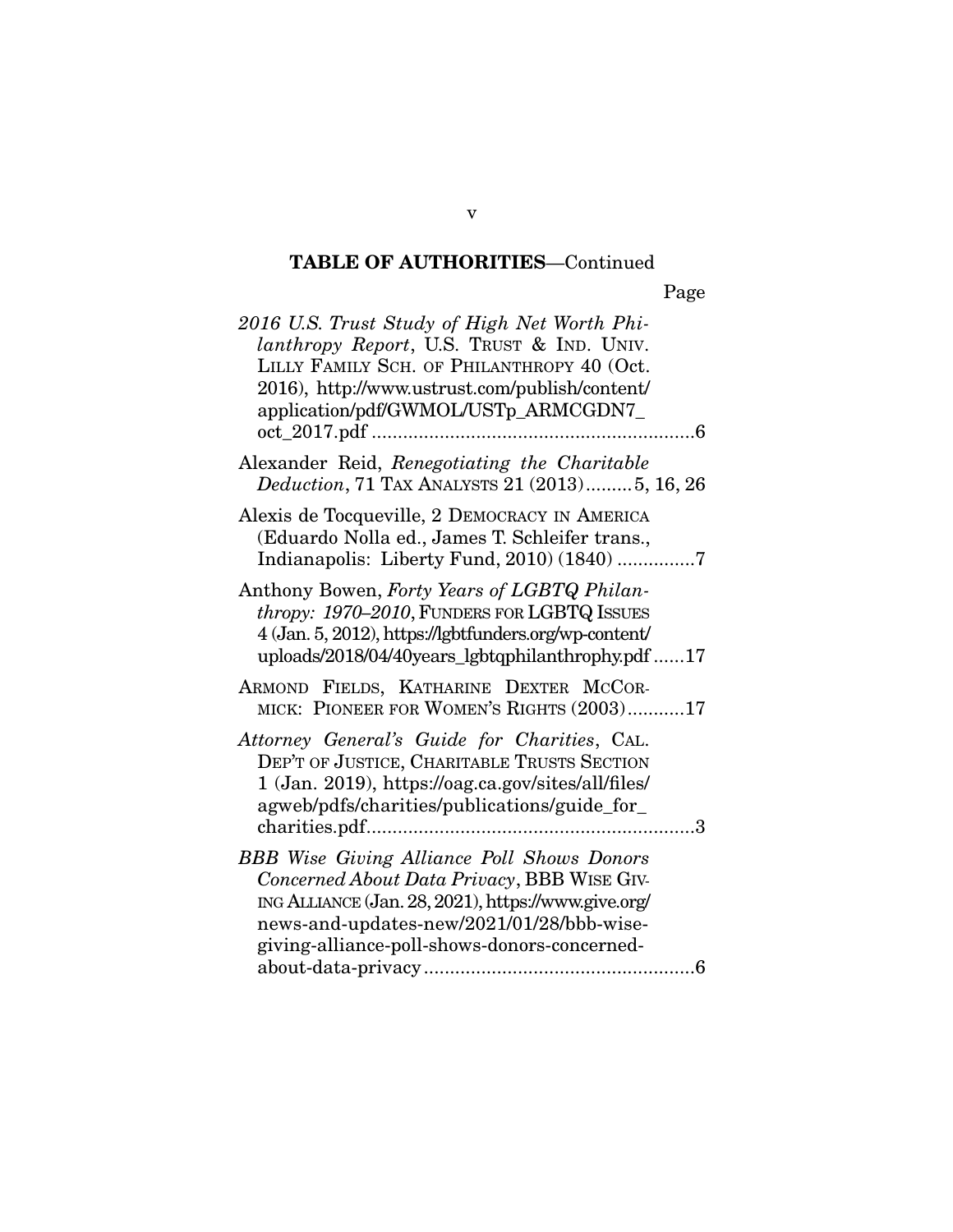|--|

| CALIFORNIA DEPARTMENT OF JUSTICE, CHARITABLE<br>TRUST SECTION, ATTORNEY GENERAL'S GUID-<br>ANCE FOR CHARITIES: BEST PRACTICES FOR<br>NONPROFITS THAT OPERATE OR FUNDRAISE IN<br>CALIFORNIA (2020), https://oag.ca.gov/sites/all/<br>files/agweb/pdfs/charities/publications/guide_ |  |
|------------------------------------------------------------------------------------------------------------------------------------------------------------------------------------------------------------------------------------------------------------------------------------|--|
|                                                                                                                                                                                                                                                                                    |  |
| California Franchise Tax Board, Summary of                                                                                                                                                                                                                                         |  |
| Claire Cain Miller, Laurene Powell Jobs and<br>Anonymous Giving in Silicon Valley, N.Y.                                                                                                                                                                                            |  |
| DAISETZ TEITARO SUZUKI, ESSAYS IN ZEN BUD-                                                                                                                                                                                                                                         |  |
| Eleanor T. Cicerchi & Amy Weskema, Survey on<br>Anonymous Giving, Center on Philanthropy,<br>Indiana University-Purdue University at                                                                                                                                               |  |
| ERICA BORNSTEIN, DISQUIETING GIFTS: HUMANI-<br>TARIANISM IN NEW DELHI (2012) 11                                                                                                                                                                                                    |  |
| Giving Charity in Secret & Publicly, ZAKAT<br>FOUND. OF AM., https://www.zakat.org/en/giving-<br>charity-secret-publicly (last visited Sept. 19,                                                                                                                                   |  |

vi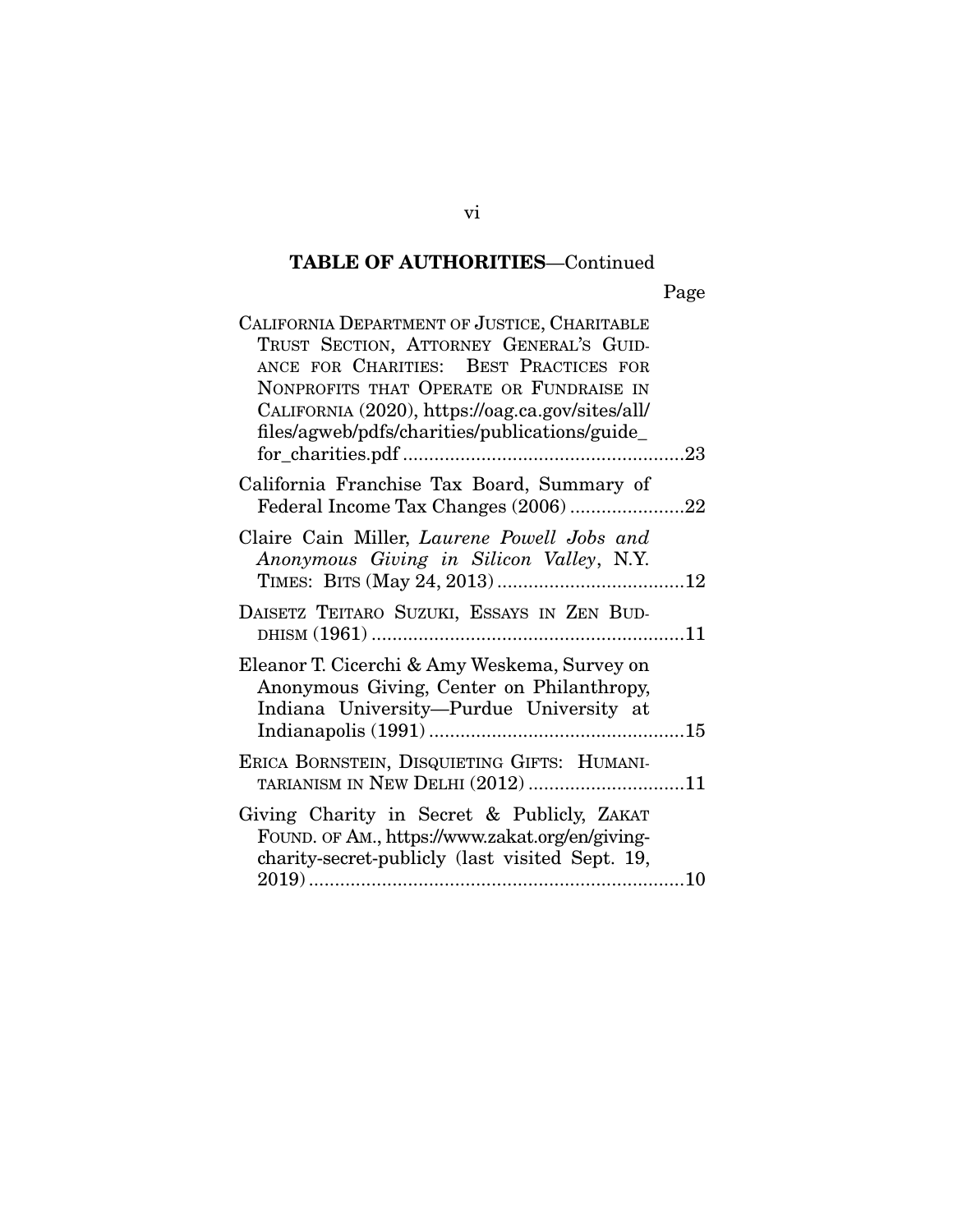Page

| Giving USA 2020: Charitable Giving Showed<br>Solid Growth, Climbing to \$449.64 Billion in<br>2019, One of the Highest Years for Giving on<br>Record, GIVING USA (June 16, 2020),<br>https://givingusa.org/giving-usa-2020-charitable-<br>giving-showed-solid-growth-climbing-to-449-<br>64-billion-in-2019-one-of-the-highest-years- |  |
|---------------------------------------------------------------------------------------------------------------------------------------------------------------------------------------------------------------------------------------------------------------------------------------------------------------------------------------|--|
| Guidance Under Section 6033 Regarding the<br>Reporting Requirements of Exempt Organiza-<br>tions, 85 Fed. Reg. 31959 (May 28, 2020)21                                                                                                                                                                                                 |  |
| James Allen Smith, Anonymous Giving, in 1<br>PHILANTHROPY IN AMERICA: A COMPREHENSIVE<br>HISTORICAL ENCYCLOPEDIA (Dwight F. Burlin-                                                                                                                                                                                                   |  |
| Jennifer Rose Mercieca, The Culture of Honor:<br>How Slaveholders Responded to the Abolition-<br>ist Mail Crisis of 1835, 10 RHETORIC & PUB.                                                                                                                                                                                          |  |
| Joanne Florino, Policing Philanthropy?, PHI-<br>LANTHROPY MAG. (Summer 2015), https://www.<br>philanthropyroundtable.org/philanthropy-<br>magazine/article/summer-2015-policing-<br>.30                                                                                                                                               |  |
| JOHN CALVIN, INSTITUTES OF THE CHRISTIAN RELI-<br>GION (Ford Lewis Battles trans., Wm. B. Eerd-                                                                                                                                                                                                                                       |  |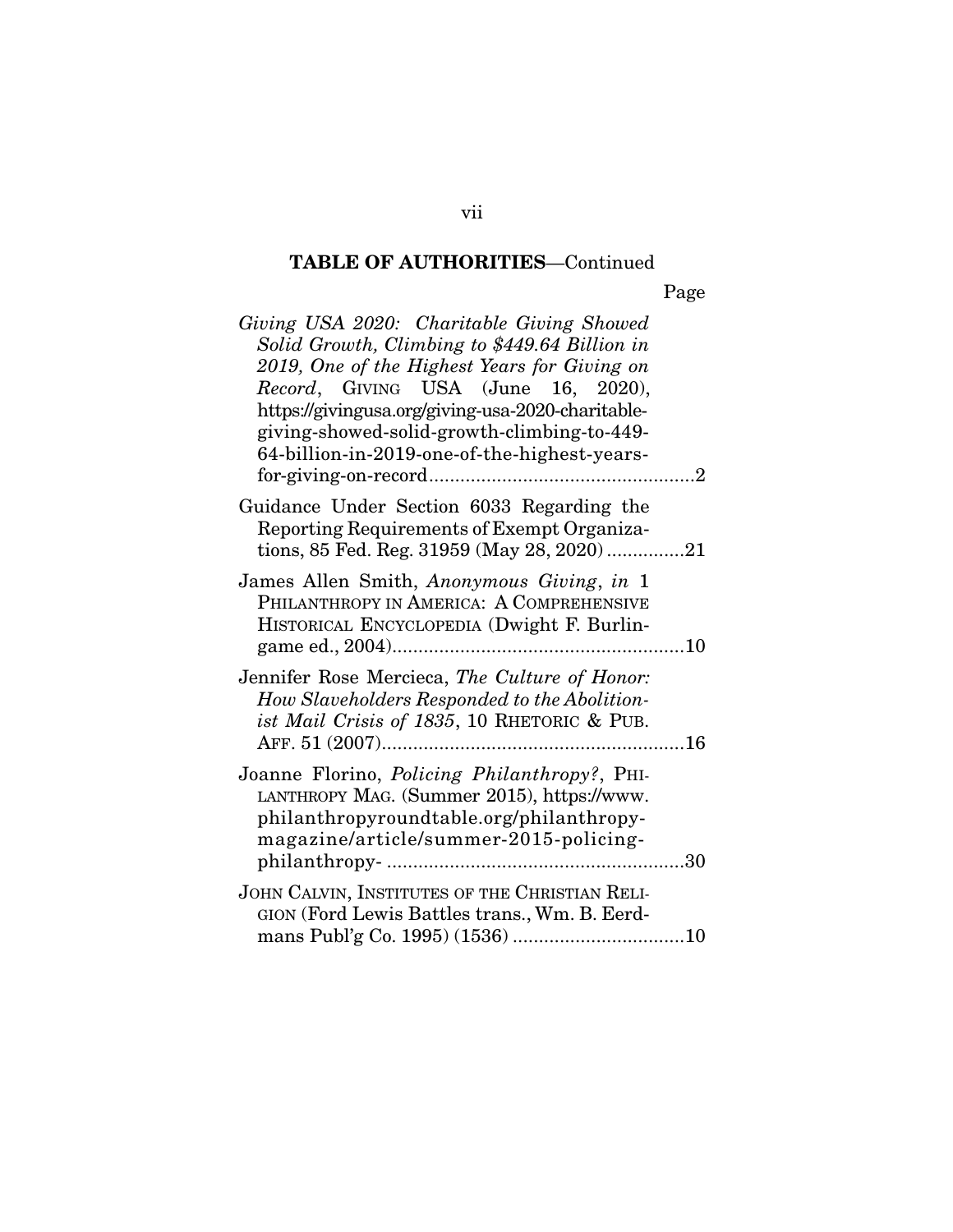| John Wenzel, An Anonymous \$2 Million Dona-<br>tion Has Paid Colorado Symphony Salaries<br>Through Summer 2021, THE DENVER POST (Feb.<br>8, 2021), https://theknow.denverpost.com/2021/<br>02/08/colorado-symphony-2-million-anonymous-<br>gift-christopher-dragon-renewed/25246614 |
|-------------------------------------------------------------------------------------------------------------------------------------------------------------------------------------------------------------------------------------------------------------------------------------|
| Josie Albertson-Grove, Anonymous Donation<br>Funds Scholarship for Brockton Students,<br>THE ENTERPRISE (Feb. 9, 2019), https://www.<br>enterprisenews.com/news/20190209/anonymous-<br>donation-funds-scholarship-for-brockton-students14                                           |
| Julie Salamon, RAMBAM'S LADDER: A MEDITA-<br>TION ON GENEROSITY AND WHY IT IS NECES-                                                                                                                                                                                                |
| Karl Zinsmeister, Privacy as a Philanthropic Pil-<br>lar, PHILANTHROPY MAG. (Apr. 2017), https://www.<br>philanthropyroundtable.org/philanthropy-<br>magazine/article/spring-2017-privacy-as-a-                                                                                     |
| Keely Lockhard, George Michael's Incredible<br>Acts of Kindness Revealed Following His Un-<br>timely Death, THE TELEGRAPH (Dec. 26, 2016)12                                                                                                                                         |
| Lisa Rein & Jonnelle Marte, Hackers Stole Per-<br>sonal Information from 104,000 Taxpayers,<br>IRS says, WASH. POST (May 26, 2015),<br>https://www.washingtonpost.com/news/federal-<br>eye/wp/2015/05/26/hackers-stole-personal-<br>information-from-104000-taxpayers-irs-says/?    |

viii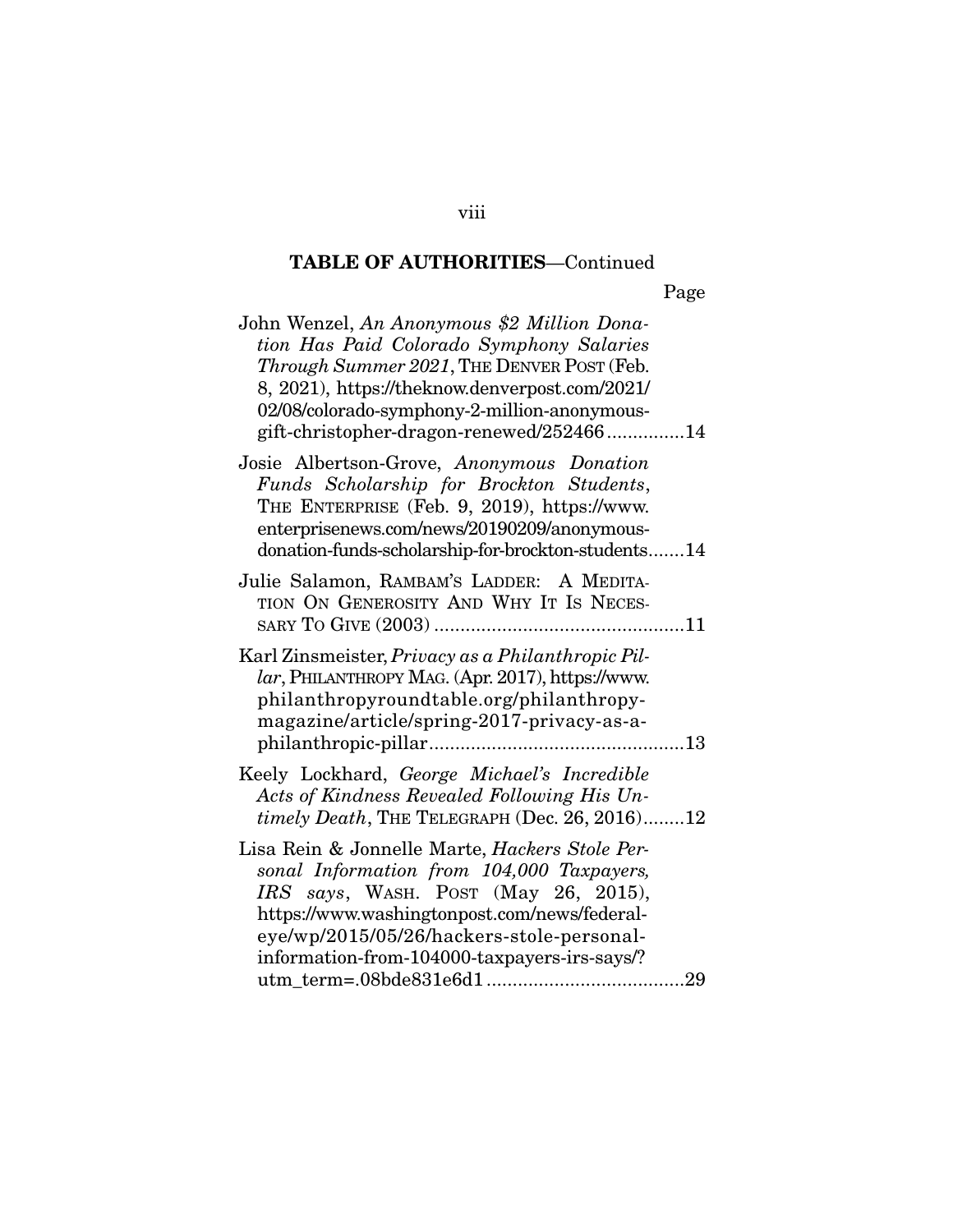| L.S. Tankoos, Constitutional Law—First Amend-<br>ment, 29 N.Y.L.S. L. REV. 801 (1985)16                                                                                                                                                                                                |
|----------------------------------------------------------------------------------------------------------------------------------------------------------------------------------------------------------------------------------------------------------------------------------------|
| LUCIUS ANNAEUS SENECA, ON BENEFITS: AD-<br>DRESSED TO AEBUTIUS LIBERALIS (Aubrey<br>Stewart trans., George Bell & Sons 1887) 12                                                                                                                                                        |
| MARTIN LUTHER, COMMENTARY ON THE SERMON<br>ON THE MOUNT (Charles A. Hay trans., 1892)10                                                                                                                                                                                                |
|                                                                                                                                                                                                                                                                                        |
| Michael Warren, Anonymous Donor Gifts \$40<br>million to NAACP Fund for New Generation of<br>Civil Rights Lawyers, USA TODAY (Jan. 18, 2021),<br>https://www.usatoday.com/story/news/nation/<br>2021/01/18/naacp-gets-40-million-anonymous-<br>donor-civil-rights-lawyers/420224400113 |
| Paul Sullivan, Kroc's Giving, Like McDonald's<br>Meals, Was Fast and Super-Sized, N.Y. TIMES:<br>WEALTH MATTERS (Jan. 20, 2017), https://nyti.ms/                                                                                                                                      |
|                                                                                                                                                                                                                                                                                        |
| Randy Speith, Anonymous \$750,000 Donation<br>Helping Youth Baseball, Softball Players, CBS<br>4 (Mar. 8, 2019), https://cbs4indy.com/2019/<br>03/08/anonymous-750000-donation-helping-<br>youth-baseball-softball-players14                                                           |
| Rebecca Jennings, What happened when a be-<br>loved mom influencer donated to Trump,<br>VOX.COM (Jan. 27, 2021), https://www.vox.com/<br>the-goods/22252360/taking-cara-babies-trump-                                                                                                  |

ix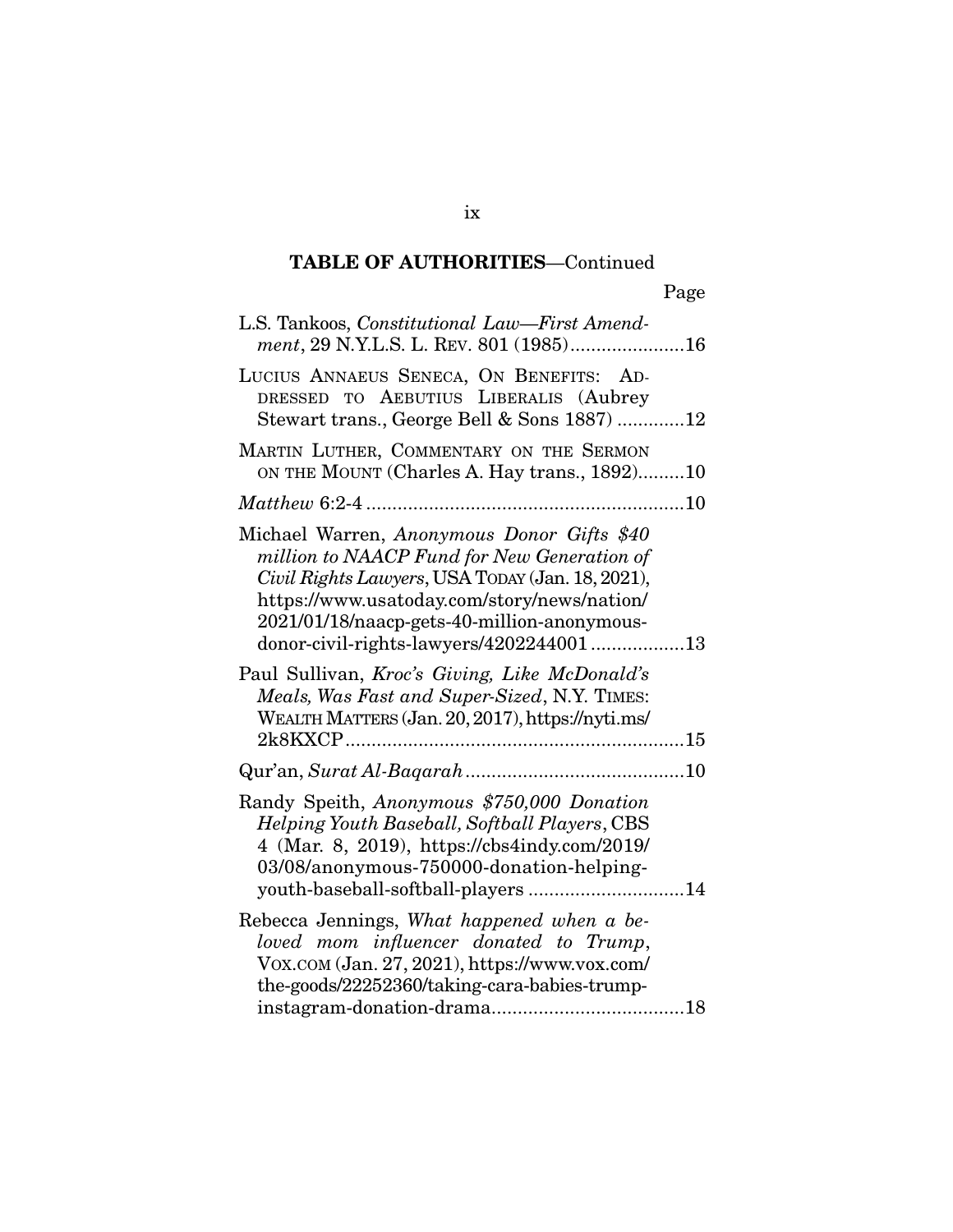| RUTH CROCKER, MRS. RUSSEL SAGE: WOMEN'S AC-<br>TIVISM AND PHILANTHROPY IN GILDED AGE AND<br>PROGRESSIVE ERA AMERICA (2006)16                                                                                                                                              |
|---------------------------------------------------------------------------------------------------------------------------------------------------------------------------------------------------------------------------------------------------------------------------|
| Sean Parnell, Donor Dad Wants to Stay Anon-<br>ymous, ALLIANCE FOR CHARITABLE REFORM<br>(Sept. 25, 2017), http://acreform.org/blog/donor-                                                                                                                                 |
| Sean Parnell, Protecting Donor Privacy, PHILAN-<br>THROPY ROUNDTABLE, https://www.philanthropy<br>roundtable.org/docs/default-source/default-<br>document-library/protecting-philanthropic-<br>privacy_white_paper.pdf (last visited Sept. 19,                            |
| Sophie Sherry & Christina Zdanowicz, An<br>Anonymous Donor Asked a Hospital Where It<br>Needed Help and Gave \$25 Million to Make<br>It Happen, CNN: HEALTH (July 19, 2019),<br>https://www.cnn.com/2019/07/19/health/hospital-<br>donation-25-million-trnd/index.html 13 |
| SUSAN GOODIER & KAREN PASTORELLO, WOMEN<br>WILL VOTE: WINNING SUFFRAGE IN NEW YORK                                                                                                                                                                                        |
| Travis LaCouter, The Coachella Conservative?,<br>PHILANTHROPY DAILY (Jan. 11, 2017), https://<br>www.philanthropydaily.com/the-coachella-                                                                                                                                 |
| William Andrews, Personal Deductions in an<br>Ideal Income Tax, 86 HARV. L. REV. 309                                                                                                                                                                                      |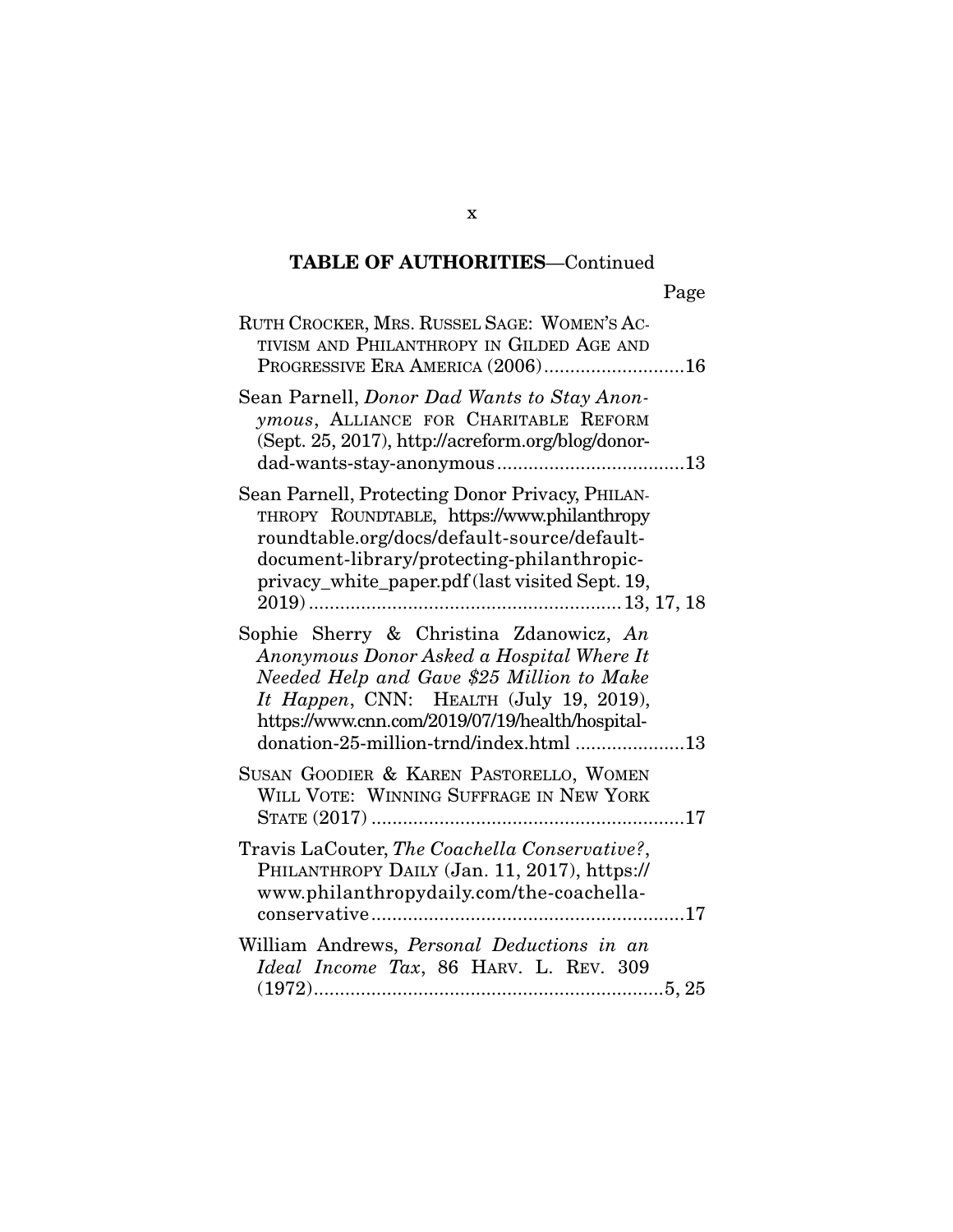#### **INTEREST OF** *AMICUS CURIAE*<sup>1</sup>

 The Philanthropy Roundtable is a leading network of charitable donors. Its 600 members include individual philanthropists, family foundations, and private grantmaking institutions. Its mission is to foster excellence in philanthropy, protect philanthropic freedom, assist donors in achieving their philanthropic intent, and help donors advance liberty, opportunity, and personal responsibility in the United States and abroad. The Philanthropy Roundtable seeks to advance the principles and preserve the rights of private giving, including the freedom of individuals and private organizations to determine how and where to direct charitable assets.

 As an organization whose members include both donors and recipients of charitable contributions, and as an organization that is itself supported by charitable donations, amicus has a substantial interest in preserving the freedom of donors to support organizations and causes that contribute to a robust civil society, the freedom to do so anonymously, and the freedom of charitable organizations to maintain the privacy of their donors. Amicus respectfully urges this Court to protect

<sup>&</sup>lt;sup>1</sup> Pursuant to Rule  $37.3(a)$ , counsel for Respondent provided amicus with written consent to file this brief and counsel for Petitioners filed blanket consents to the filing of amicus curiae briefs, which are on file with the Court. Pursuant to Rule 37.6, counsel for amicus affirm that no counsel for a party authored this brief in whole or in part, that no such counsel or party made a monetary contribution intended to fund the preparation or submission of this brief and that no person other than amicus and its counsel made such a monetary contribution.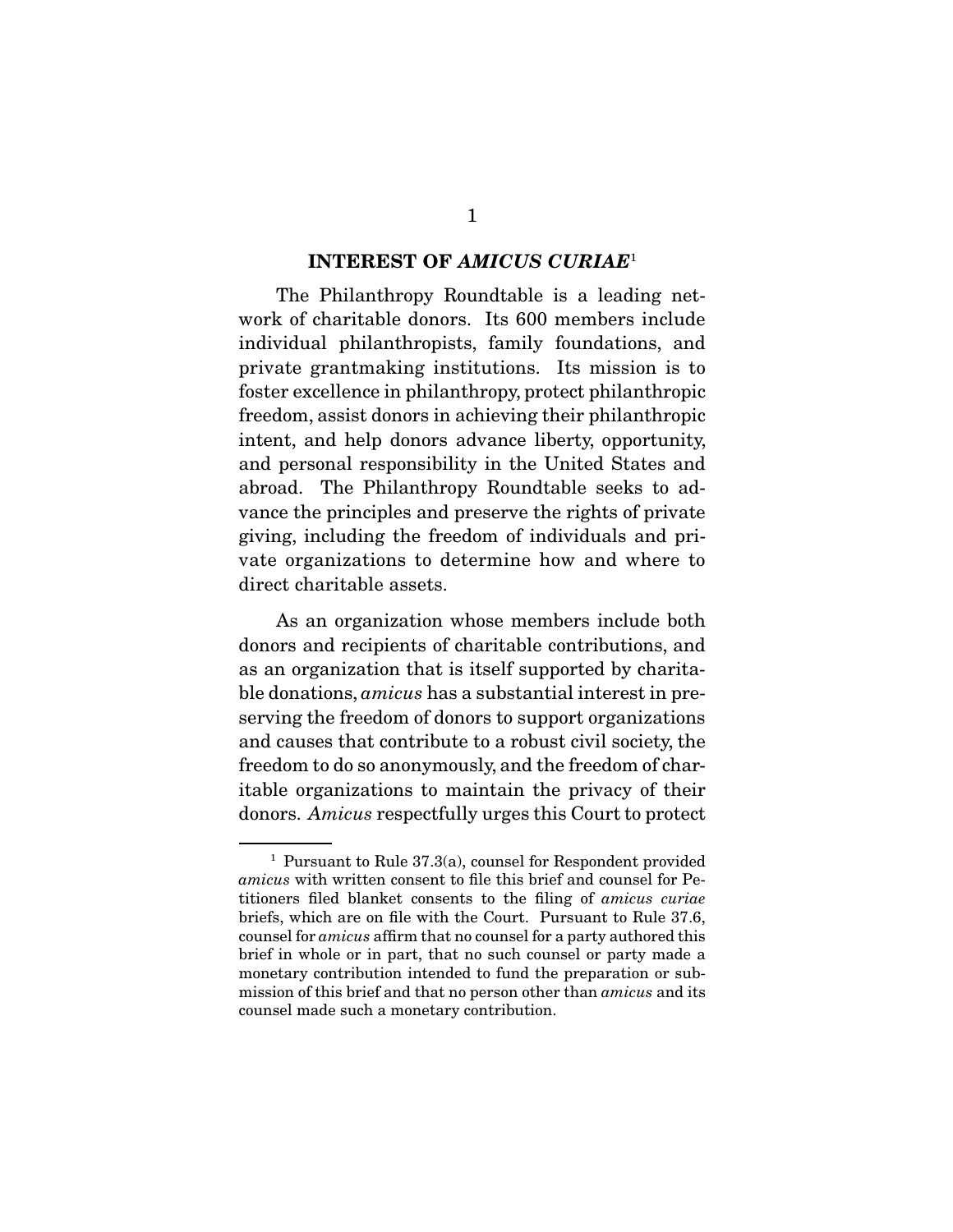the First Amendment right of Americans who wish to keep their donations confidential for a variety of good and valid reasons, including religious conviction, fear of retaliation, privacy concerns, and avoiding unwanted solicitations.

Amicus is concerned that the California Attorney General's demand that protected and confidential personal information—including the names and addresses of donors—be turned over to the State implicates serious constitutional concerns. The State's demand abridges philanthropic freedom, chills charitable giving, weakens the ability of individual donors and nonprofit organizations to carry out their goals and missions, and, therefore, abridges their freedoms of speech, religion, and association under the First and Fourteenth Amendments without articulating a compelling State interest. Amicus respectfully requests that this Court reverse the Ninth Circuit's judgment.

#### **SUMMARY OF ARGUMENT**

--------------------------------- ♦ ---------------------------------

 Privately funded efforts to address social issues, enrich culture, and strengthen society are among the most significant American undertakings, and have been for hundreds of years. The United States is the most generous nation in the world, with charitable gifts by individuals (including bequests) totaling over \$449.64 billion in 2019.<sup>2</sup> Nonprofit and charitable

<sup>2</sup> See Giving USA 2020: Charitable Giving Showed Solid Growth, Climbing to \$449.64 Billion in 2019, One of the Highest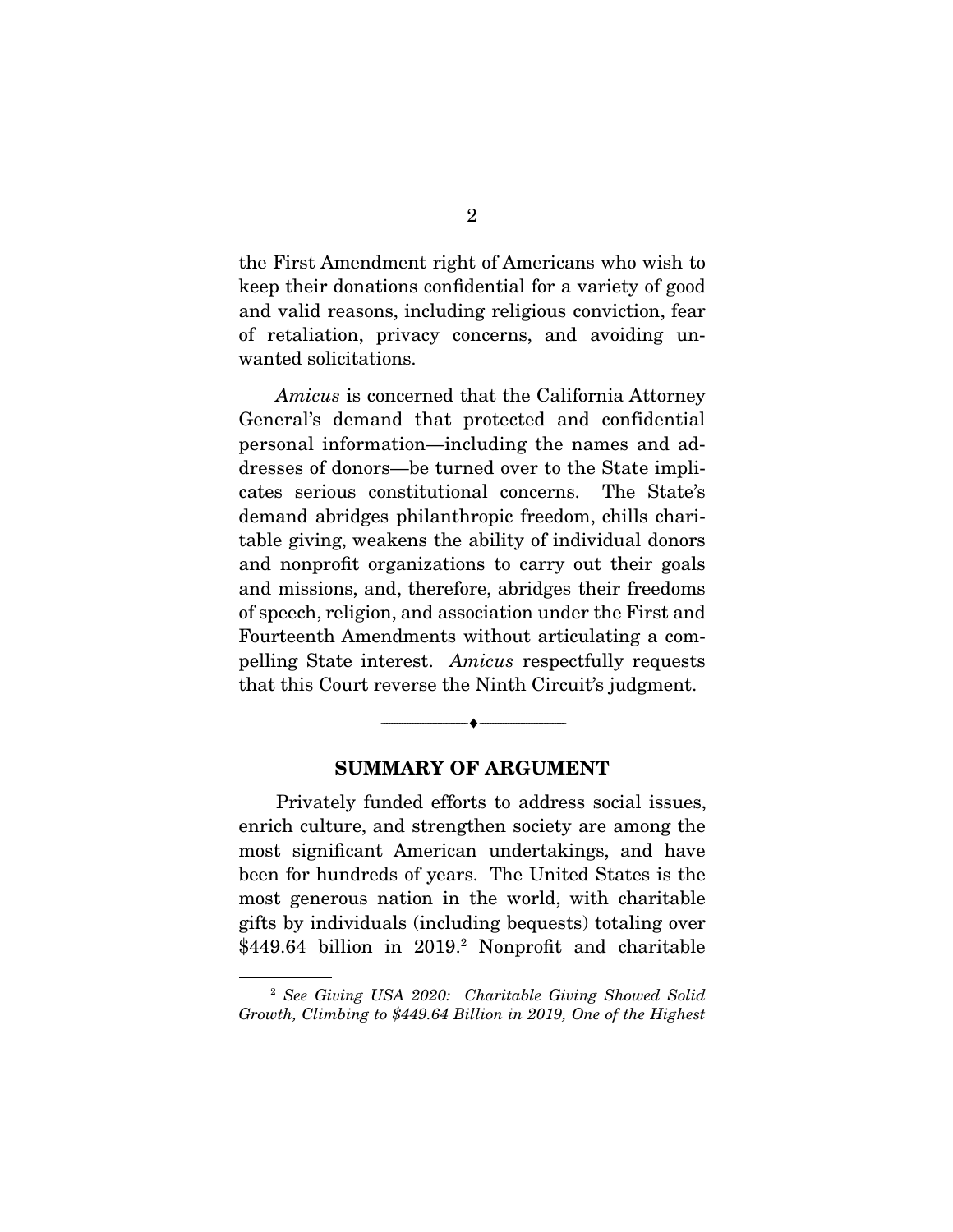organizations across the country benefit from those donations, including religious organizations, schools, hospitals, foundations, food pantries, and homeless shelters.3 These organizations include approximately 115,000 charities registered in California, including amicus. 4

America's culture of charitable giving has flourished because its legal framework recognizes the importance of a robust—and free—civil society, separate from government. Regrettably, however, California's push to collect, in bulk and without any compelling reason, the names, addresses, and donation amounts of donors to organizations that operate in California (regardless of where they may be incorporated) transgresses this crucial boundary between government and civil society and infringes on the rights of donors who wish to keep their charitable giving and association with nonprofit organizations anonymous, rather than disclosed to government officials and/or the public at large. The Supreme Court ruled unanimously in NAACP v. Alabama, 357 U.S. 449, 460 (1958), that "freedom to engage in association for the advancement of beliefs and ideas is an inseparable aspect of the 'liberty' assured by the Due Process Clause." Alabama

Years for Giving on Record, GIVING USA (June 16, 2020), https://givingusa.org/giving-usa-2020-charitable-giving-showedsolid-growth-climbing-to-449-64-billion-in-2019-one-of-the-highestyears-for-giving-on-record.

<sup>3</sup> Ibid.

<sup>&</sup>lt;sup>4</sup> Attorney General's Guide for Charities, CAL. DEP'T OF JUSTICE, CHARITABLE TRUSTS SECTION 1 (Jan. 2019), https://oag.ca.gov/sites/ all/files/agweb/pdfs/charities/publications/guide\_for\_charities.pdf.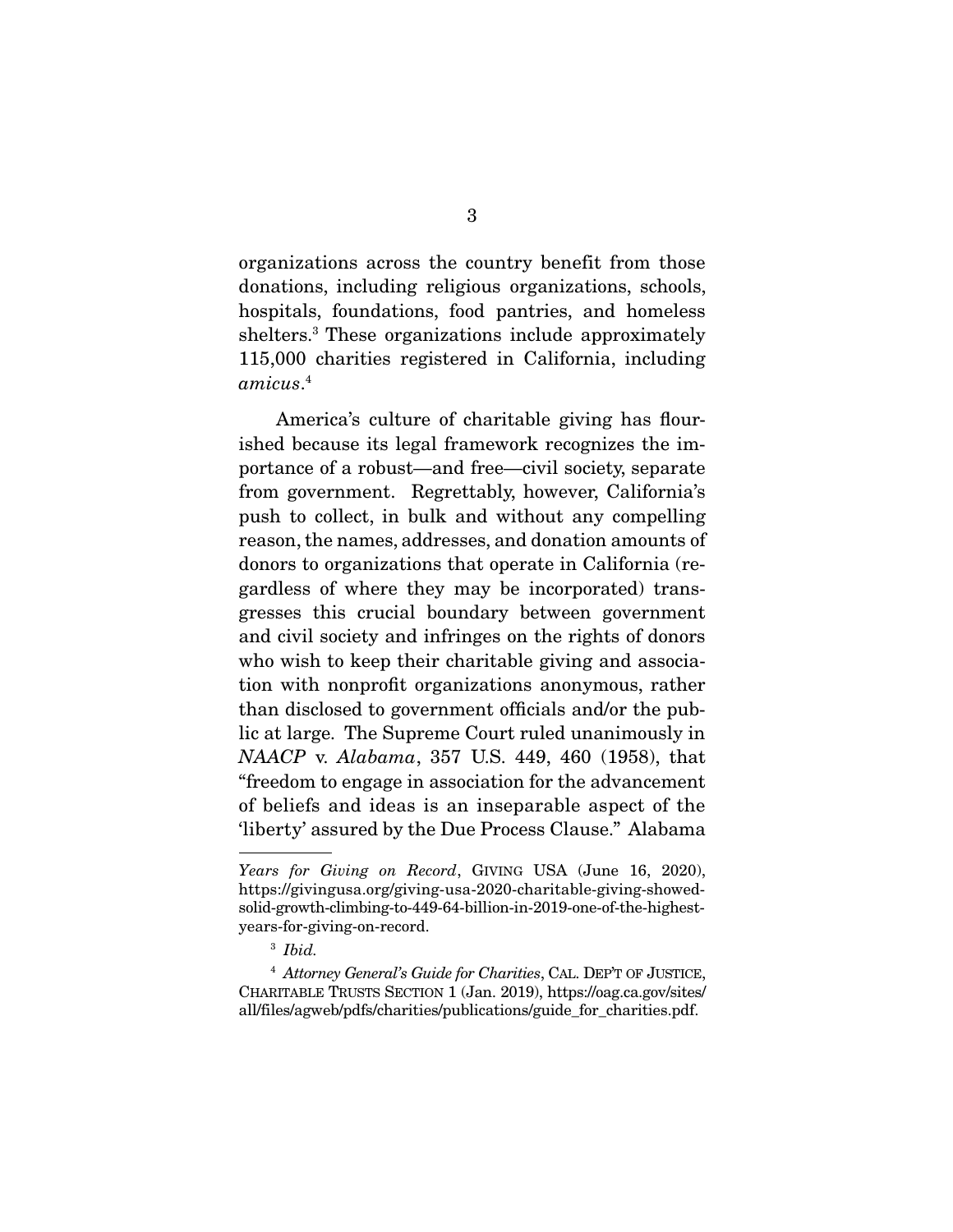could not compel the NAACP to reveal the names and addresses of its members because doing so would expose them "to economic reprisal, loss of employment, threat of physical coercion, and other manifestations of public hostility" and thereby restrain "their right to freedom of association." *Id.* at 462. This case implicates the same concerns.

 The State's interest in administering tax benefits to nonprofits does not justify abridging donors' First Amendment freedoms. On the contrary, a key purpose of such tax benefits—*i.e.*, the deduction of contributions to charities and exclusion of earnings thereon from income tax—is to preserve and protect donors' First Amendment freedoms from government overreach, and these tax benefits must be administered accordingly.

 The State's justification for its bulk collection of donor information arises from a misunderstanding of the interaction between the public finance objectives embodied in the Sixteenth Amendment and the individual freedoms guaranteed in the Bill of Rights. The Sixteenth Amendment subjects all "incomes, from whatever source derived," to taxation to achieve efficiency, fairness, and simplicity in public finance. Having appropriated all income for government use through taxation, however, it is necessary to reverse out the small portion of such income devoted to the nonprofit sector, lest the income tax eliminate First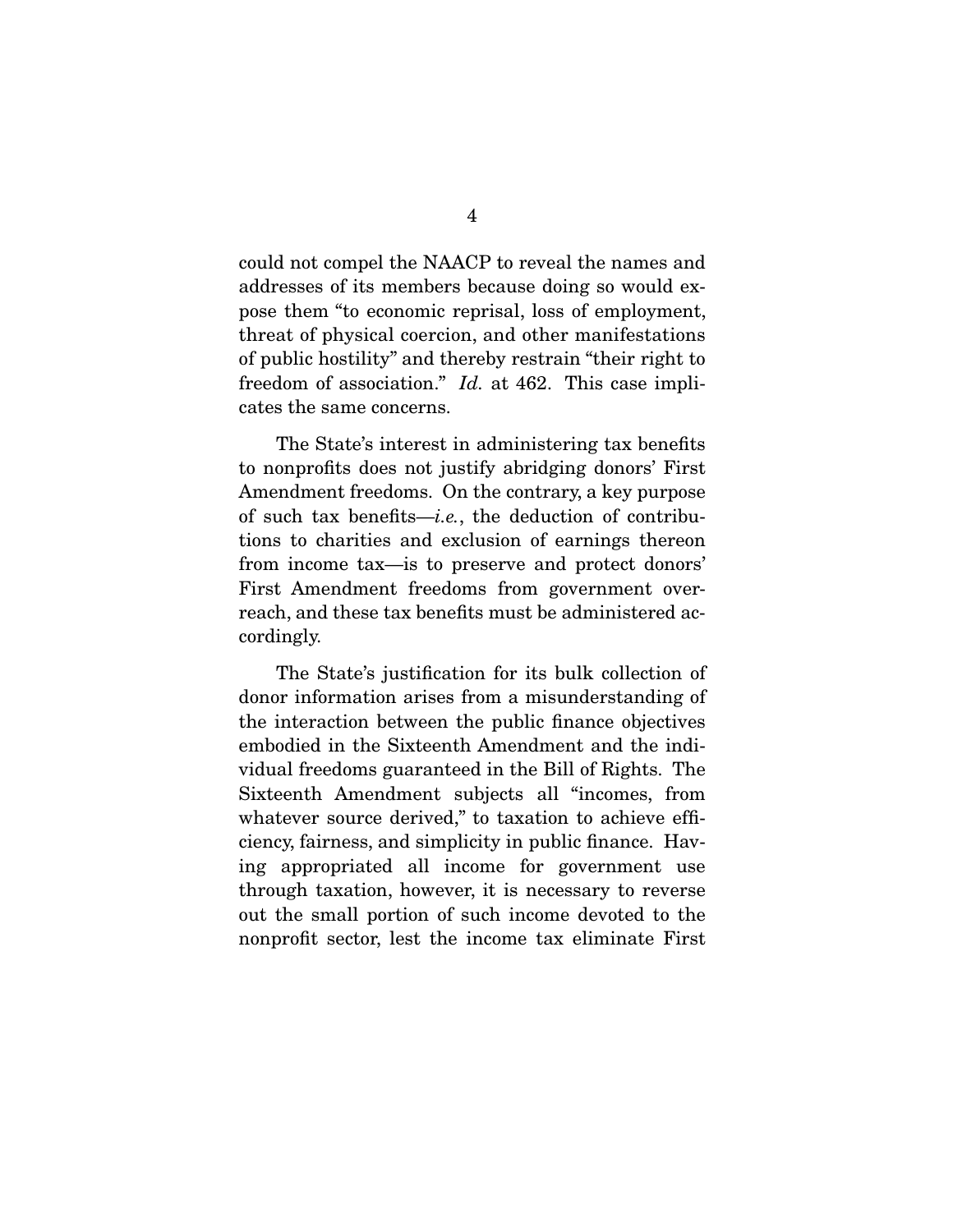Amendment freedoms.<sup>5</sup> Contrary to the State's assertions, the nonprofit "tax benefits" are not a matter of legislative largesse or subsidy justifying the State's regulatory agenda; rather, they are a bulwark protecting civil rights and liberties and should prevent the State's regulatory agenda—not encourage it. The State's bulk collection of private donor information is a symptom of this fundamental misunderstanding of tax policy.

 As a practical matter, many donors simply will not give unless they can keep their donations confidential—whether their anonymity is motivated by religious conviction, fear of retaliation, privacy concerns, avoiding unwanted solicitations, or some other reason. See McIntyre v. Ohio Elections Comm'n, 514 U.S. 334, 341-42 (1995) (holding that the First Amendment protects anonymous speech, including when the "decision in favor of anonymity" is "motivated by fear of economic or official retaliation, by concern about social ostracism, or merely by a desire to preserve as much of one's privacy as possible."). Forced disclosure of donor names to state governments undermines donors' reliance on anonymity and, in turn, threatens the ability of charitable organizations to rely on those donors. At the same time, California already has ample tools to protect the public from charitable fraud, including

<sup>5</sup> See William Andrews, Personal Deductions in an Ideal Income Tax, 86 HARV. L. REV. 309 (1972); Alexander Reid, Renegotiating the Charitable Deduction, 71 TAX ANALYSTS 21 (2013).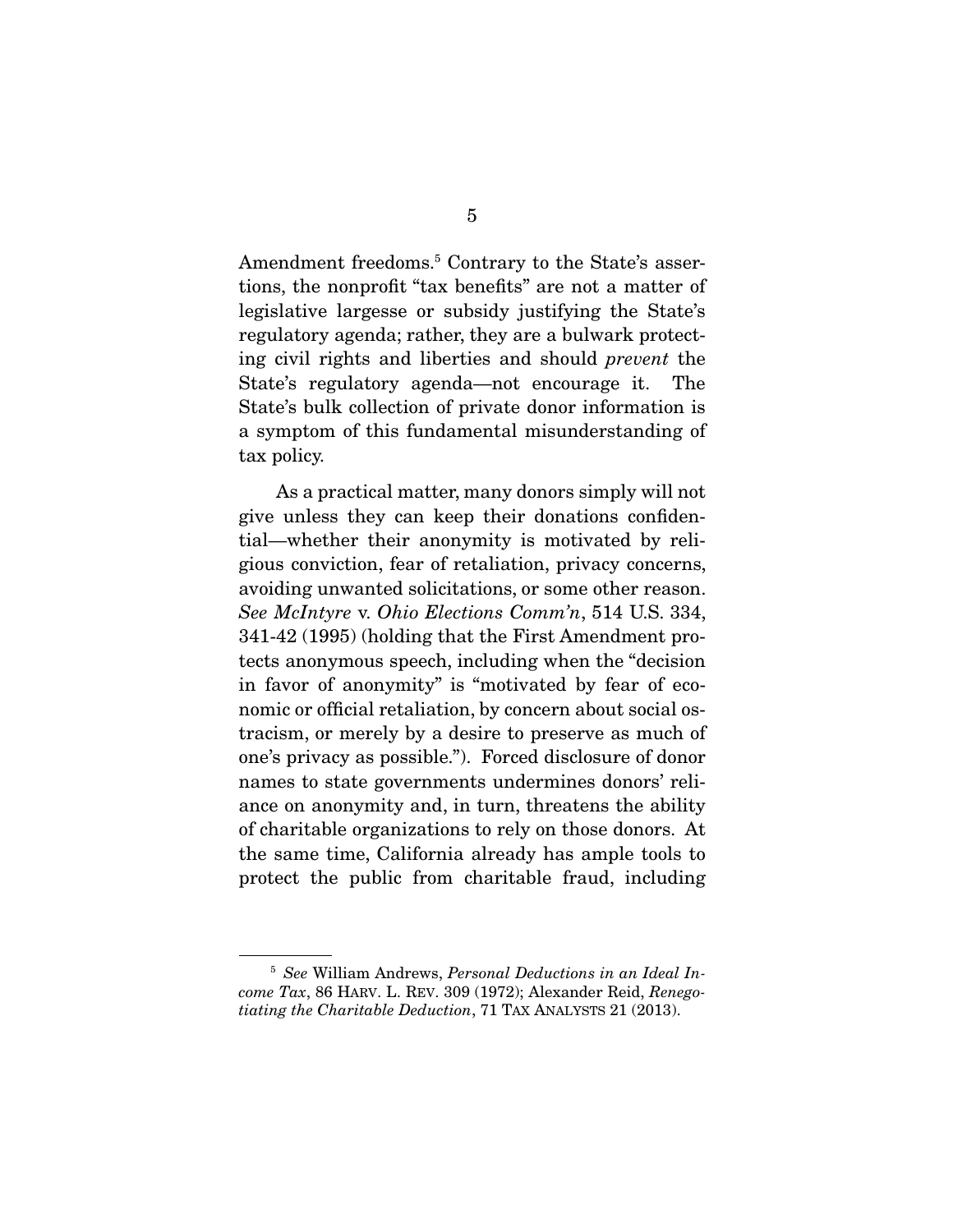targeted use of the California Attorney General's subpoena power.

 This Court's reversal of the Ninth Circuit's ruling is needed to reject the California Attorney General's bulk-disclosure policy, which serves no important or compelling state interest, could be accomplished by narrower means, and results in a chilling effect on giving that will negatively impact innumerable donors and charitable organizations across the country.

#### **ARGUMENT**

--------------------------------- ♦ ---------------------------------

### **I. The Ability to Make Anonymous Donations is an Important Vehicle for Encouraging Broad-based Civic Participation.**

 In a recent 2021 survey, nearly 70 percent of Americans indicated that privacy concerns are important to them when making charitable donations.<sup>6</sup> Over 80 percent of high net-worth households say that in making a charitable gift, it is important to them that the recipient honor their requests for privacy and anonymity.7 The freedom enjoyed by private individuals and associations in giving for public benefit, including

<sup>6</sup> See BBB Wise Giving Alliance Poll Shows Donors Concerned About Data Privacy, BBB WISE GIVING ALLIANCE (Jan. 28, 2021), https://www.give.org/news-and-updates-new/2021/01/28/bbbwise-giving-alliance-poll-shows-donors-concerned-about-data-privacy.

<sup>7</sup> See 2016 U.S. Trust Study of High Net Worth Philanthropy Report, U.S. TRUST & IND. UNIV. LILLY FAMILY SCH. OF PHILAN-THROPY 40 (Oct. 2016), http://www.ustrust.com/publish/content/ application/pdf/GWMOL/USTp\_ARMCGDN7\_oct\_2017.pdf.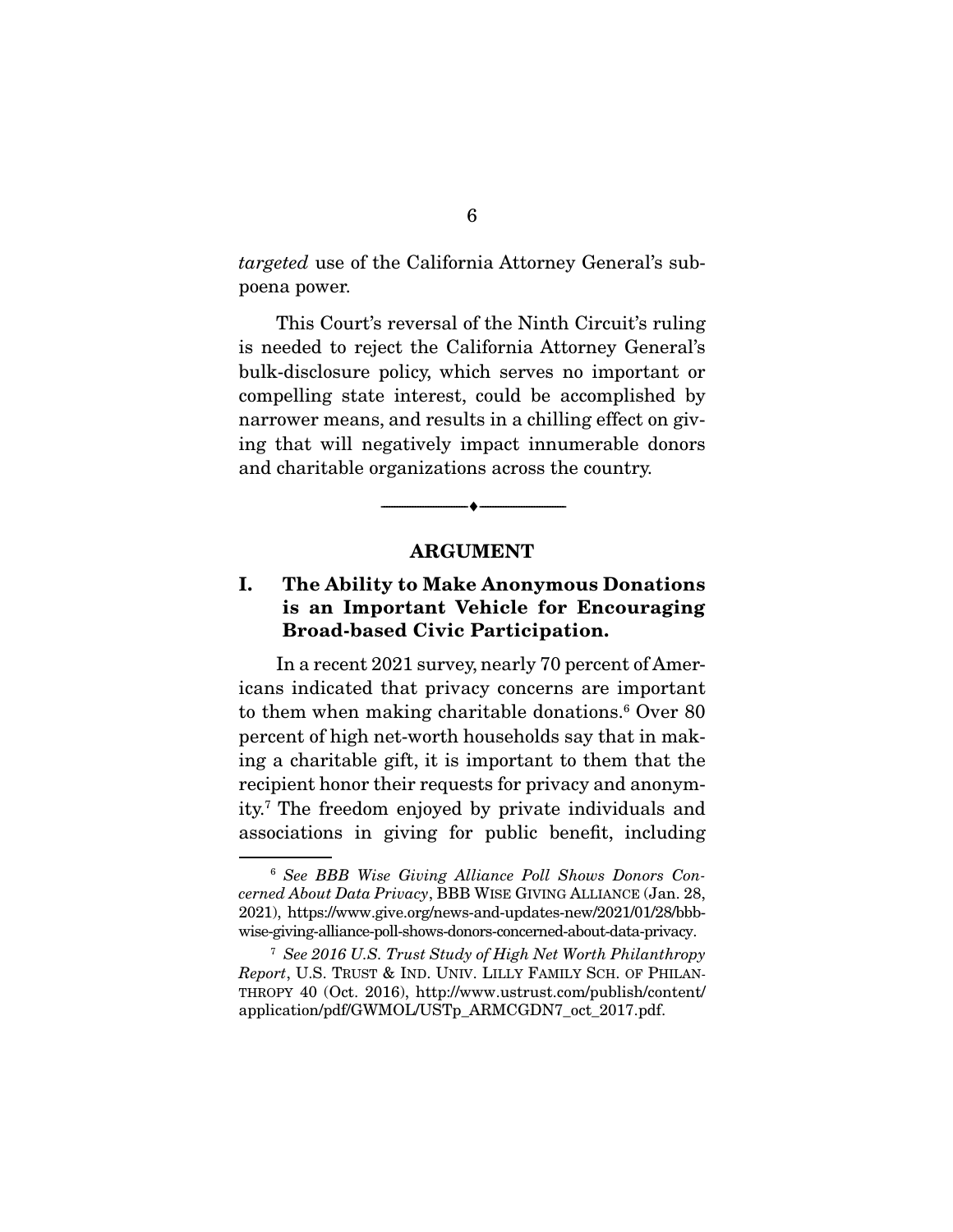giving anonymously, has been a hallmark of American civil society since the Founding. Writing in 1840, Alexis de Tocqueville observed that "[t]here is nothing, in my opinion, that merits our attention more than the intellectual and moral associations of America."8 Today, Americans exercise some of their most cherished constitutionally protected rights through making charitable donations—creating organizations that engage in freedom of speech, freedom of association, and freedom of religion. In this way, charitable giving is, as Tocqueville saw, fundamental not only to our civil society but also to our republican form of government.

 The Constitution protects, and American civil society depends on, the right of American donors to associate—whether they do so publicly or anonymously for any of the reasons explained above and others. Indeed, this Court has "repeatedly found that compelled disclosure, in itself, can seriously infringe on privacy of association and belief guaranteed by the First Amendment." Buckley v. Valeo, 424 U.S. 1, 64 (1976). The right to speak and associate anonymously, which is implicit in the First Amendment, extends to the "significant number of persons who support causes anonymously." Watchtower Bible & Tract Soc'y of N.Y., Inc. v. Village of Stratton, 536 U.S. 150, 166-67 (2002). That protection includes the right of donors to "pool money through contributions" in order to "join together 'for the advancement of beliefs and ideas'" through

<sup>8</sup> Alexis de Tocqueville, 2 DEMOCRACY IN AMERICA 902 (Eduardo Nolla ed., James T. Schleifer trans., Indianapolis: Liberty Fund, 2010) (1840).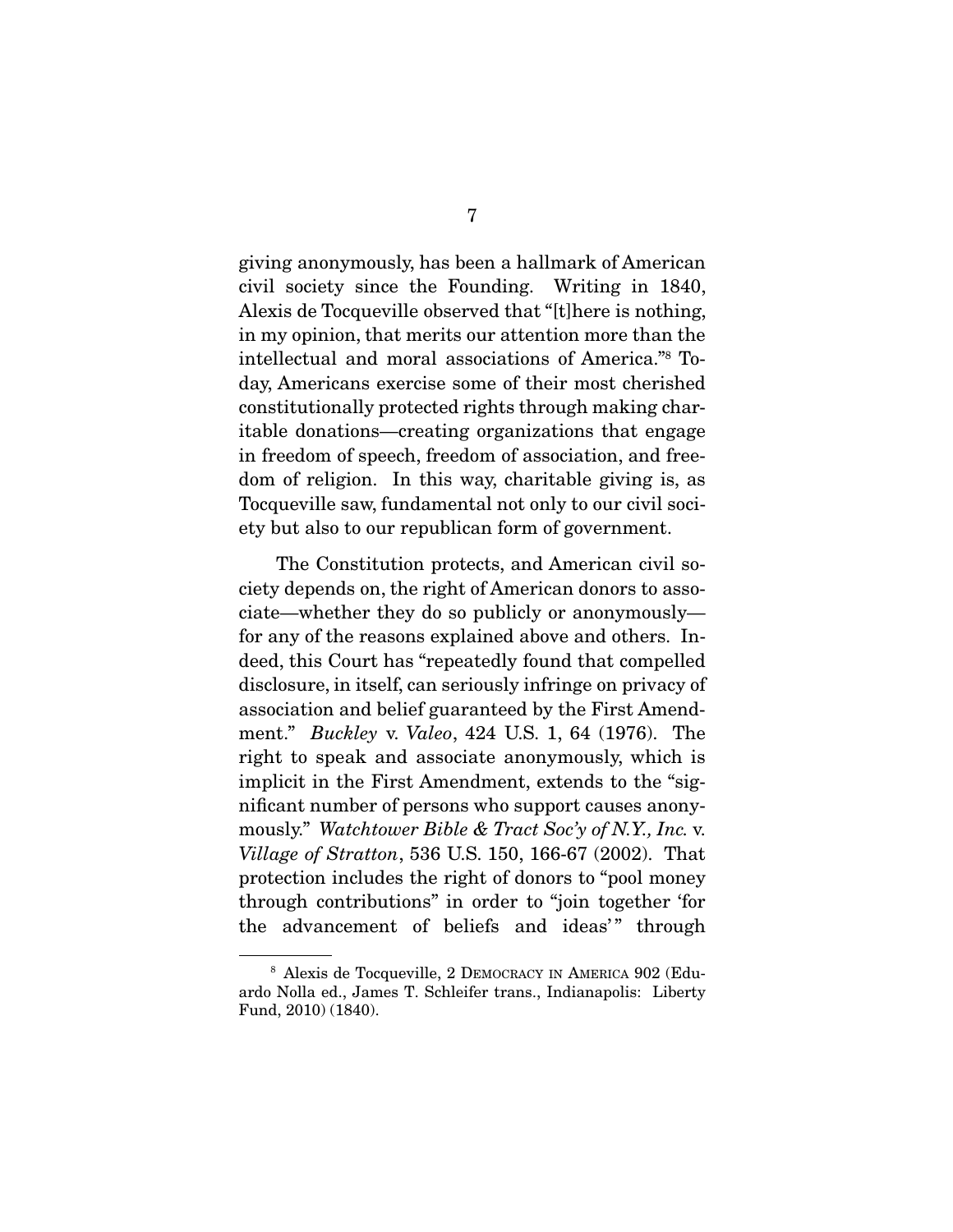charitable giving. Buckley, 424 U.S. at 65-66 (quoting NAACP, 357 U.S. at 460); see also Illinois ex rel. Madigan v. Telemarketing Assocs., Inc., 538 U.S. 600, 611 (2003) ("The First Amendment protects the right to engage in charitable solicitation."); Gibson v. Fla. Legislative Investigation Comm., 372 U.S. 539, 555 (1963) (maintaining privacy is a "strong associational interest").

 The Ninth Circuit's ruling ignored the fact that by mandating organizations to disclose the names, addresses, and donation amounts of their major donors, California infringes on not only the rights of donors who wish to keep their charitable giving and association with nonprofit organizations anonymous, but also the rights of organizations to maintain their donors' confidential information, rather than disclose it to the government. This Court should step in to protect donors' constitutional freedoms and prevent further unwarranted incursions into private charitable giving that will chill the exercise of First Amendment freedoms and upset long-settled donor expectations of privacy and confidentiality.

### **A. The State's Bulk Collection of Charitable Donor Information Threatens the Right to Make Anonymous Charitable Donations Pursuant to the Dictates of Faith.**

 Disclosure to government officials and to the public—through California Public Records Act requests,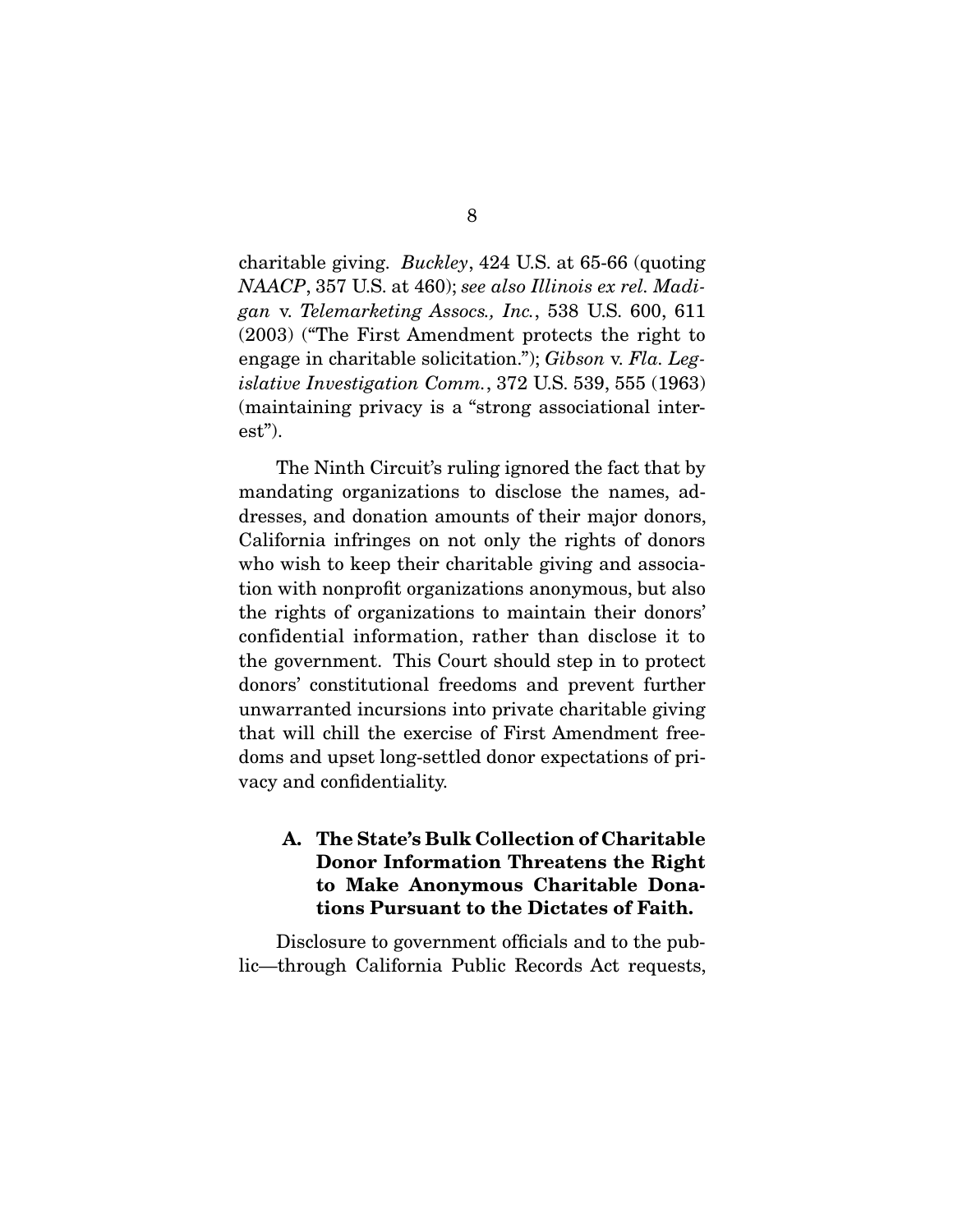leaks, or otherwise<sup>9</sup>—threatens the freedom to engage in the religious exercise of making anonymous charitable donations pursuant to the dictates of conscience and faith.10 See McIntyre, 514 U.S. at 341-42 (acknowledging individuals' various motivations to exercise First Amendment rights anonymously).

 Many donors who desire to remain anonymous are motivated by deeply held religious or moral beliefs that have made anonymous philanthropic giving the norm when it comes to charity over the past two millennia. As recorded in the gospel of Matthew, Jesus Christ admonished his followers that God rewards only those

<sup>&</sup>lt;sup>9</sup> The post-trial amendment to California regulations which purports to maintain the confidentiality of the donor lists collected by California are not meaningfully different than the California Attorney General's prior policies regarding confidentiality, which, as the trial court found, resulted in a "pervasive, recurring pattern of uncontained Schedule B disclosures." Pet. in No. 19- 251, at app. 52a; see generally Cal. Code Regs. tit. 11,  $\S 310(b)$ . Regardless of assurances by the California Attorney General that, going forward and unlike in the past, donor lists actually will be kept confidential from the public at large, there still remains the problem of forced disclosure to government officials itself and the potential (and perhaps inevitability) of public disclosure, either due to inadvertent errors by government officials or hacking by outsiders.

<sup>10</sup> Because the California mandate infringes some donors' ability to freely associate and exercise their religion, this case is of the sort envisioned by this Court that implicates both the freedom of association and the free exercise of religion. See Emp't Div., Dep't of Human Res. of Or. v. Smith, 494 U.S. 872, 882 (1990) ("[I]t is easy to envision a case in which a challenge on freedom of association grounds would likewise be reinforced by Free Exercise Clause concerns.").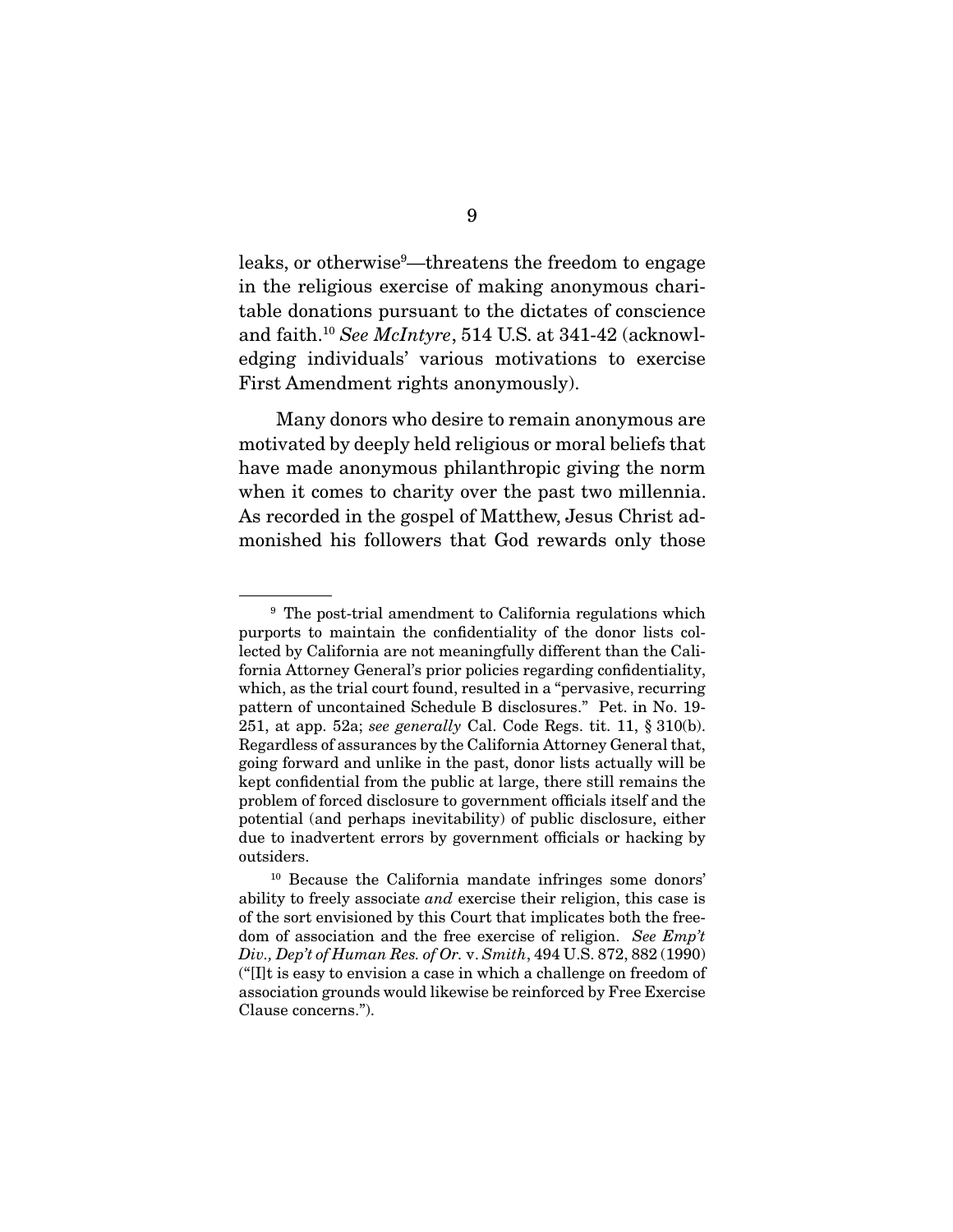who give "in secret."<sup>11</sup> In the fourth and fifth centuries, St. Augustine sought to separate charity from a concern with social relationships and refocus it toward the donor's relationship with God.12 In the thirteenth century, St. Francis preached that charitable giving was undermined when publicly disclosed by a donor because a true charitable virtue "had nothing to do with public recognition."13 Martin Luther and John Calvin, who led the Protestant Reformation, similarly discouraged public charitable giving. Luther taught that "to give alms in secret means where the heart does not expose itself, or seek honor and name from it."14 According to Calvin, Jesus taught "that we be unwilling to seek men's admiration through our beneficence."<sup>15</sup>

 Other major religions have also historically promoted anonymous charitable giving. Muslim donors may prefer to give sadaqah, an anonymous donation taught as the "best" form of giving. $16$  Jewish donors may follow Maimonides's teaching that the second and

 $11$  Matthew 6:2-4.

 $12$  James Allen Smith, Anonymous Giving, in 1 PHILAN-THROPY IN AMERICA: A COMPREHENSIVE HISTORICAL ENCYCLOPE-DIA 24 (Dwight F. Burlingame ed., 2004).

 $13$  *Ibid.* 

<sup>&</sup>lt;sup>14</sup> MARTIN LUTHER, COMMENTARY ON THE SERMON ON THE MOUNT 237 (Charles A. Hay trans., 1892).

<sup>&</sup>lt;sup>15</sup> JOHN CALVIN, INSTITUTES OF THE CHRISTIAN RELIGION 344 (Ford Lewis Battles trans., Wm. B. Eerdmans Publ'g Co. 1995) (1536).

<sup>&</sup>lt;sup>16</sup> Qur'an, Surat Al-Bagarah 2:271; Giving Charity in Secret & Publicly, ZAKAT FOUND. OF AM., https://www.zakat.org/en/givingcharity-secret-publicly (last visited Sept. 19, 2019).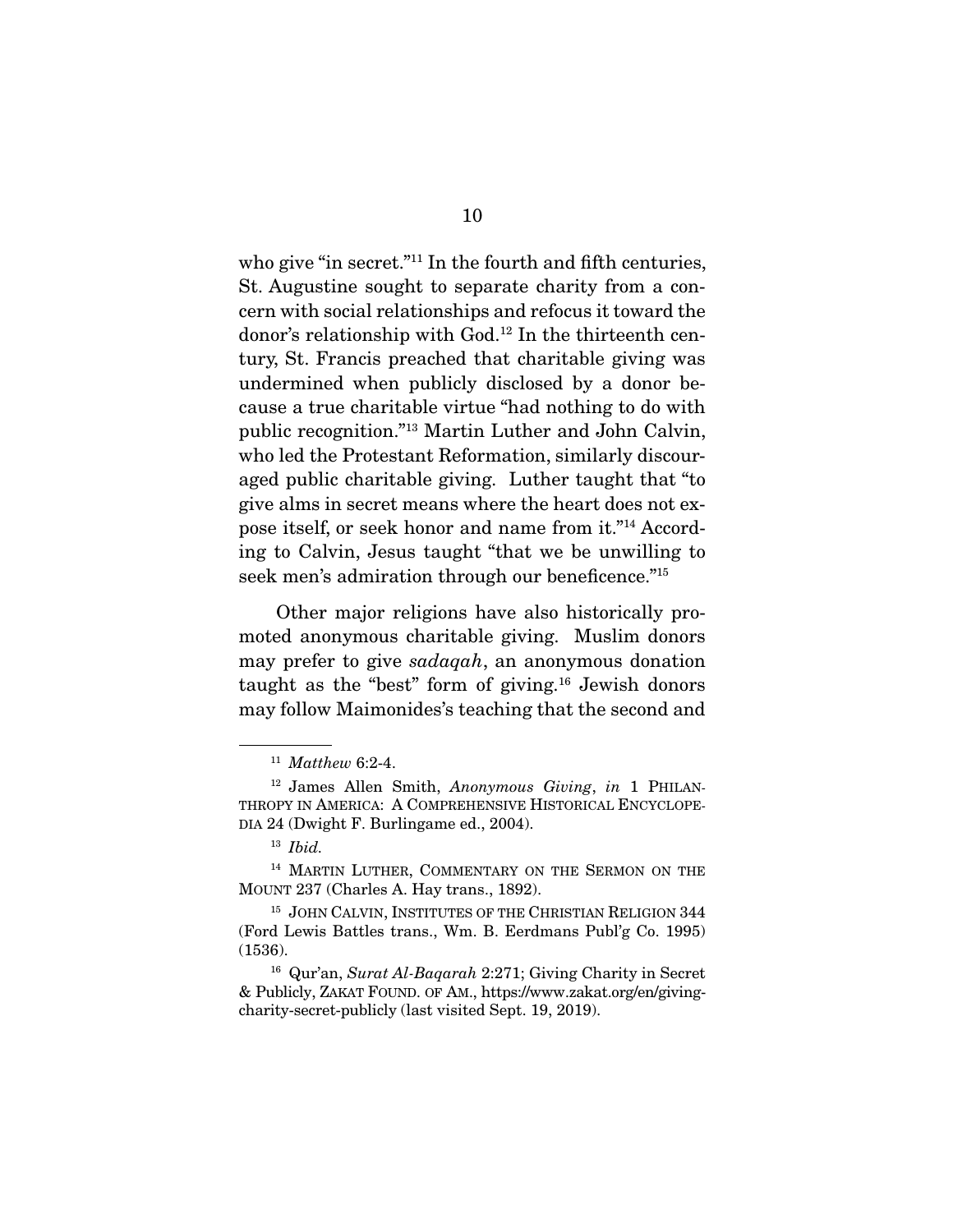third highest forms of tzedakah ("charity" or "righteousness") are to give anonymously to unknown or known recipients.17 Hinduism teaches its adherents to give the gupt d*ā*n (meaning an anonymous charitable gift).18 Buddhism also encourages the practice of confidential giving as the " 'secret virtue' of Buddhism."19 For donors who live by the aforementioned moral or religious convictions, the mere disclosure of their donation may harm their free exercise of religion.

### **B. The State's Bulk Collection of Charitable Donor Information Deters Anonymous Giving for Secular Personal Reasons.**

 Secular philosophers also have favored anonymous giving for millennia. For example, the first century Roman senator and philosopher Lucius Annaeus Seneca, known as Seneca the Younger, wrote: "How sweet, how precious is a gift, when he who gives does not permit himself to be thanked," and who also wrote that "all writers on ethical philosophy tell us that some benefits ought to be given in secret \* \* \* when they do not promote a man or add to his social standing, but help him when in weakness, in want, or in disgrace,

<sup>17</sup> Julie Salamon, RAMBAM'S LADDER: A MEDITATION ON GENEROSITY AND WHY IT IS NECESSARY TO GIVE 127-46 (2003).

<sup>&</sup>lt;sup>18</sup> ERICA BORNSTEIN, DISQUIETING GIFTS: HUMANITARIANISM IN NEW DELHI 26-27 (2012).

<sup>19</sup> DAISETZ TEITARO SUZUKI, ESSAYS IN ZEN BUDDHISM 345 (1961).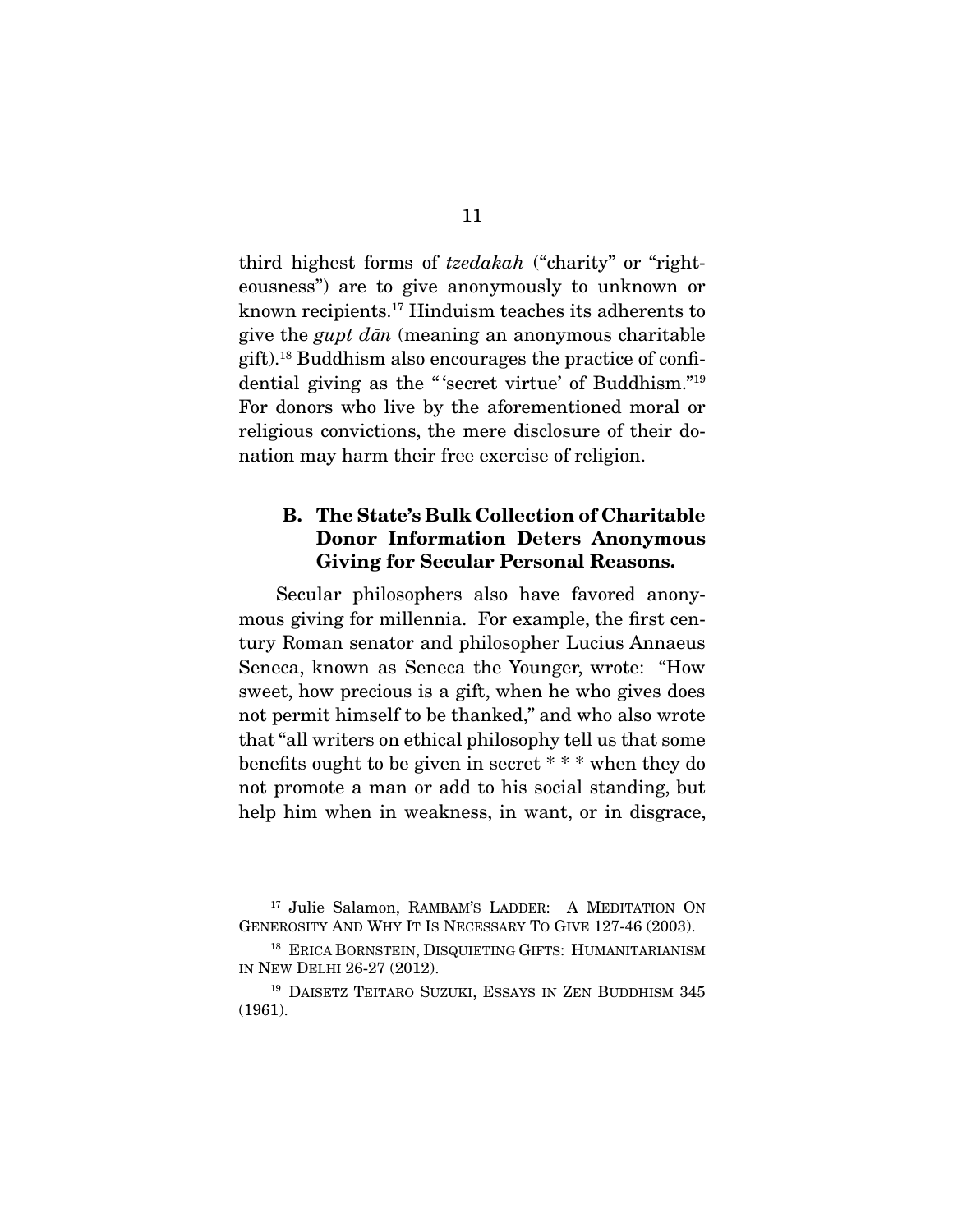they should be given silently, and so as to be known only to those who profit by them."20

 Accordingly, some donors choose to give anonymously for philosophical or personal concerns that the revelation of their identity might overshadow the efforts of their charity. See, e.g., Claire Cain Miller, Laurene Powell Jobs and Anonymous Giving in Silicon Valley, N.Y. TIMES: BITS (May 24, 2013)<sup>21</sup> (quoting Ms. Powell Jobs, the widow of Apple founder Steve Jobs, as saying "[w]e're really careful about amplifying the great work of others in every way that we can, and we don't like attaching our names to things"); Keely Lockhard, George Michael's Incredible Acts of Kindness Revealed Following His Untimely Death, THE TELE-GRAPH (Dec. 26, 2016)<sup>22</sup> (describing the late pop singer George Michael's wish that his generous support for causes including aid to cancer patients and abused children be kept anonymous so that the attention would be focused on the good work by the charities and not himself ).

 Anonymity also allows donors to give to important causes even if they would otherwise decline out of a desire to lead a private life and avoid public displays of wealth. Pittsburgh banker and philanthropist

<sup>20</sup> LUCIUS ANNAEUS SENECA, ON BENEFITS: ADDRESSED TO AEBUTIUS LIBERALIS 25-27 (Aubrey Stewart trans., George Bell & Sons 1887).

<sup>21</sup> Available at http://bits.blogs.nytimes.com/2013/05/24/ laurene-powell-jobs-and-anonymous-giving-in-silicon-valley.

<sup>22</sup> Available at https://www.telegraph.co.uk/news/2016/12/26/ george-michaels-acts-kindness-revealed.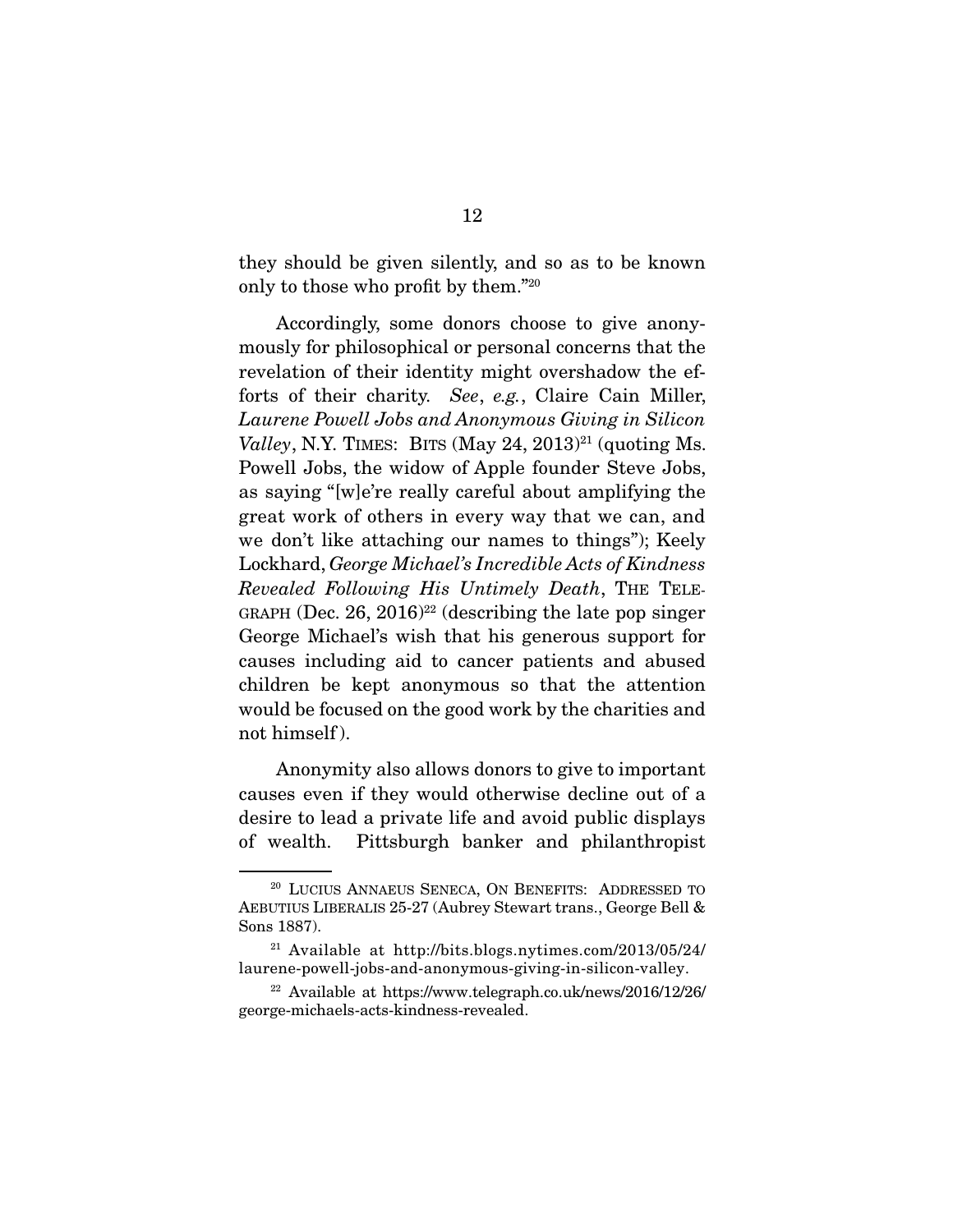Charles McCune, for example, sought to avoid public recognition for his generous giving throughout his life—and the McCune Foundation carries on this preference by requesting that grantees not disclose gifts from the Foundation.<sup>23</sup> Similar privacy concerns pervade today—recent notable anonymous gifts include  $$25$  million to the Children's Hospital in Los Angeles,  $^{24}$ \$40 million to the NAACP to fund scholarships for a new generation of civil rights lawyers, $25 \text{ $100,000}$  to

<sup>&</sup>lt;sup>23</sup> Sean Parnell, Protecting Donor Privacy, PHILANTHROPY ROUNDTABLE 6-7, https://www.philanthropyroundtable.org/docs/ default-source/default-document-library/protecting-philanthropicprivacy\_white\_paper.pdf (last visited Sept. 19, 2019); see also Karl Zinsmeister, Privacy as a Philanthropic Pillar, PHILAN-THROPY MAG. (Apr. 2017), https://www.philanthropyroundtable.org/ philanthropy-magazine/article/spring-2017-privacy-as-a-philanthropicpillar (describing New Orleans merchant Judah Touro's decision in the early 1800s to give away the equivalent of \$2 billion, mostly anonymously, and his near cancellation of a gift to a war memorial when he was exposed as the donor); Sean Parnell, Donor Dad Wants to Stay Anonymous, ALLIANCE FOR CHARITABLE REFORM (Sept. 25, 2017), http://acreform.org/blog/donor-dad-wants-stayanonymous (explaining that a wealthy father who made a substantial donation to Florida Atlantic University requested anonymity because his daughter attended the university and he wished to shield her from undue attention).

<sup>&</sup>lt;sup>24</sup> Sophie Sherry & Christina Zdanowicz, An Anonymous Donor Asked a Hospital Where It Needed Help and Gave \$25 Million to Make It Happen, CNN: HEALTH (July 19, 2019), https://www.cnn.com/2019/07/19/health/hospital-donation-25-milliontrnd/index.html.

<sup>&</sup>lt;sup>25</sup> Michael Warren, Anonymous Donor Gifts \$40 million to NAACP Fund for New Generation of Civil Rights Lawyers, USA TODAY (Jan. 18, 2021), https://www.usatoday.com/story/news/nation/ 2021/01/18/naacp-gets-40-million-anonymous-donor-civil-rightslawyers/4202244001.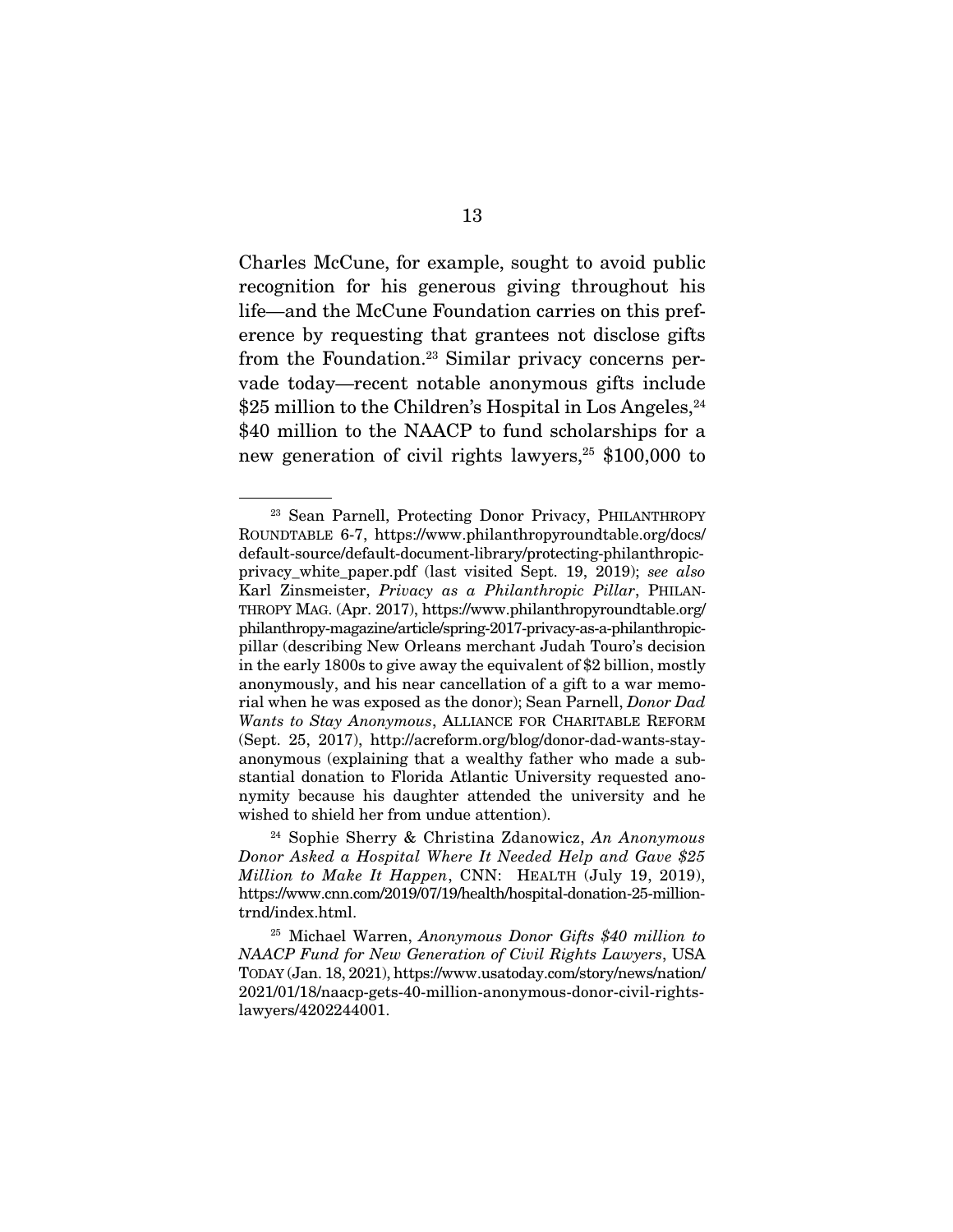fund scholarships to high school graduates in Brockton, Massachusetts,  $26$  \$5,000 to the food bank ministry of New Hope Missionary Baptist Church in Bridgeport, Connecticut, $27$  \$750,000 to the Cascade Youth League in Hendricks County, Indiana to build softball and baseball fields for youth, $28$  and \$2 million to the pandemic-devastated Colorado Symphony to pay its employees' salaries through Summer 2021.29

 Additionally, giving anonymously protects donors from unwanted solicitations by organizations to which they would rather not donate. The desire to minimize solicitations from other organizations was the most frequently cited motivation for giving anonymously in a university study (followed by "deeply felt religious conviction," and then by "a sense of privacy, humility,

<sup>&</sup>lt;sup>26</sup> Josie Albertson-Grove, Anonymous Donation Funds Scholarship for Brockton Students, THE ENTERPRISE (Feb. 9, 2019), https://www.enterprisenews.com/news/20190209/anonymousdonation-funds-scholarship-for-brockton-students.

 $27$  \$5K Anonymously Donated to Bridgeport Food Bank, NEWS 12 CONNECTICUT (Feb. 22, 2019), http://connecticut.news12.com/ story/40011272/dollar5k-anonymously-donated-to-bridgeport-foodbank.

<sup>28</sup> Randy Speith, Anonymous \$750,000 Donation Helping Youth Baseball, Softball Players, CBS 4 (Mar. 8, 2019), https://cbs4indy.com/2019/03/08/anonymous-750000-donationhelping-youth-baseball-softball-players.

 $29$  John Wenzel, An Anonymous \$2 Million Donation Has Paid Colorado Symphony Salaries Through Summer 2021, THE DENVER POST (Feb. 8, 2021), https://theknow.denverpost.com/2021/ 02/08/colorado-symphony-2-million-anonymous-gift-christopherdragon-renewed/252466.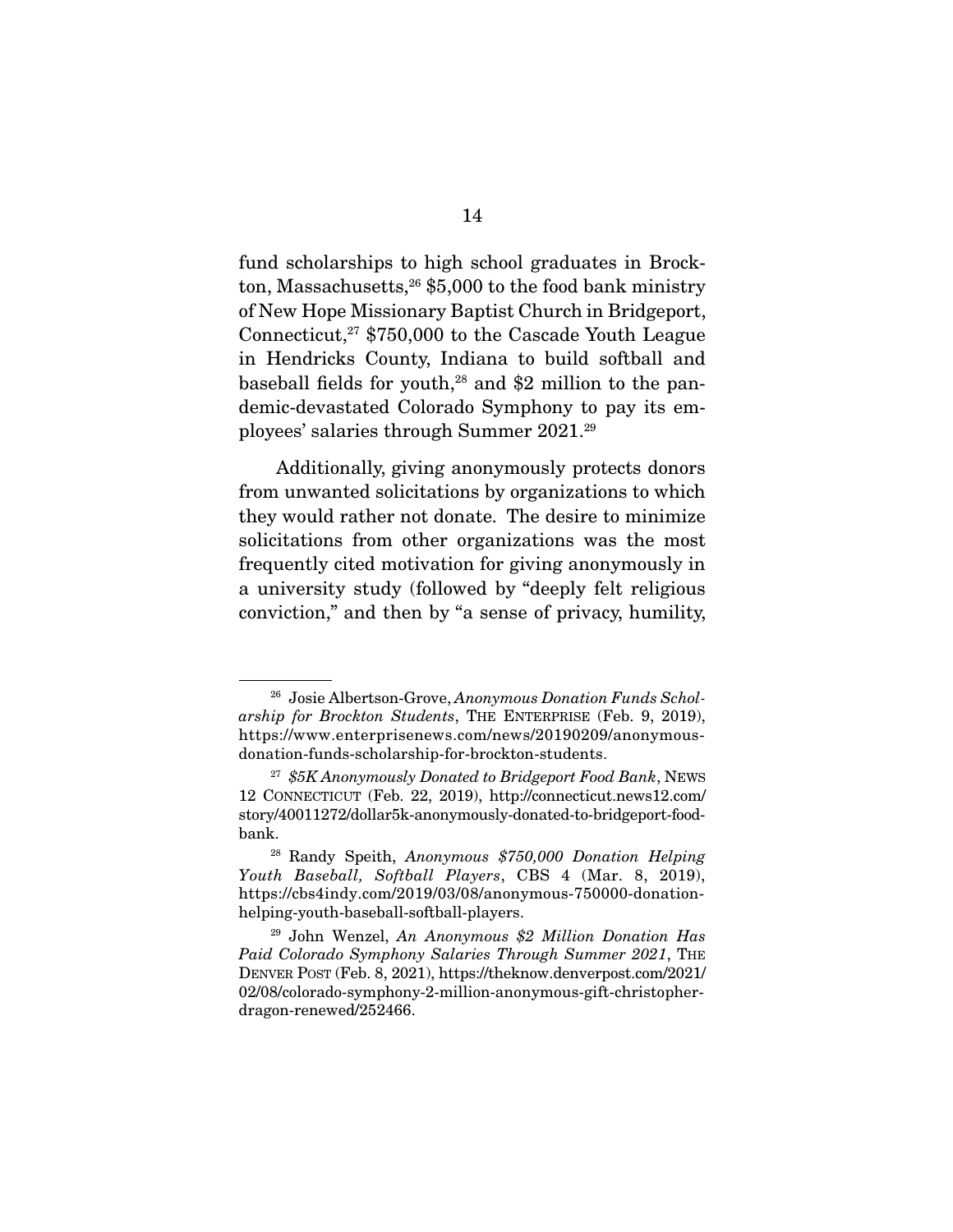[or] modesty").30 Major philanthropists have kept donations private to avoid the seemingly endless "deluge" of unwanted donation requests.31

### **C. The State's Bulk Collection of Charitable Donor Information Puts Donors to Unpopular Social and Political Causes at Risk.**

 Donors may also prefer to give anonymously for the same important reasons articulated in NAACP v. Alabama—to avoid the threat of public censure, condemnation, and retaliation that can be associated with giving to unpopular causes. The Supreme Court ruled in that case that the Fourteenth Amendment protected the NAACP's right to keep its membership list confidential. Revealing that information, it warned, was "likely to affect adversely the ability of [the NAACP] and its members to pursue their collective effort to foster beliefs which they admittedly have the right to advocate." 357 U.S. at 462-63.

 This threat to donors with unpopular positions has manifested itself throughout American history. President Andrew Jackson, for example, exposed

<sup>30</sup> Eleanor T. Cicerchi & Amy Weskema, Survey on Anonymous Giving, Center on Philanthropy, Indiana University—Purdue University at Indianapolis 9-10 (1991).

 $31$  Paul Sullivan, Kroc's Giving, Like McDonald's Meals, Was Fast and Super-Sized, N.Y. TIMES: WEALTH MATTERS (Jan. 20, 2017), https://nyti.ms/2k8KXCP (noting Joan Kroc, wife of McDonald's CEO Ray Kroc, shuttered her family foundation to limit solicitations).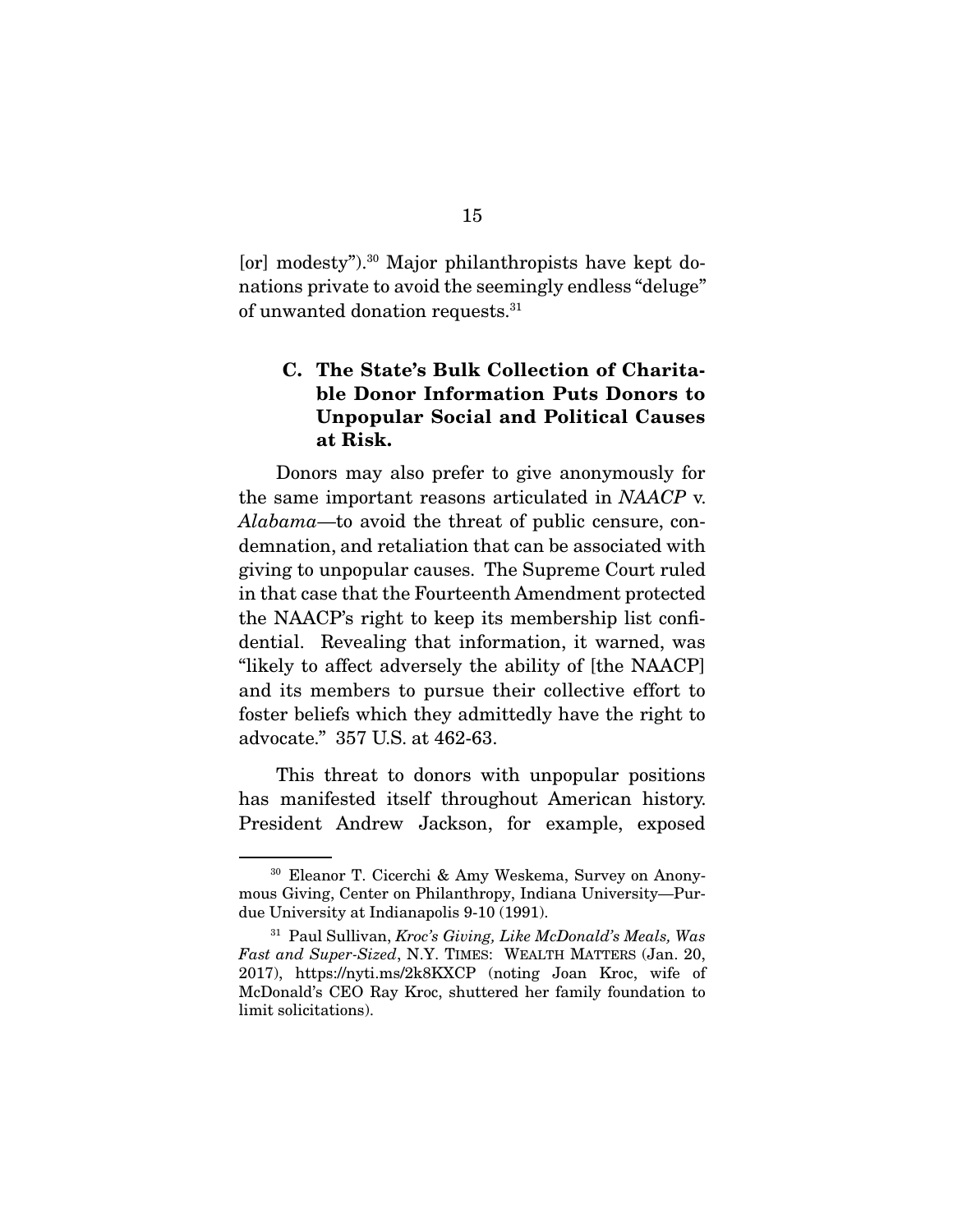abolitionist sympathizers to public ridicule, pressure, and threats.32 During the civil rights movement, many private actors and government officials fired, threatened, and otherwise intimidated supporters of civil rights. NAACP, 357 U.S. at 462. In the 1970s, government and private actors demonstrated hostility toward Socialist Workers Party members through threats, hate mail, destruction of property, and termination from work.33 Indeed, it was charitable giving that helped educate Native Americans (in early America) and African-Americans (in the Jim Crow era), when the government refused.34 Similarly, other charitydriven initiatives, such as abolition, women's suffrage, and civil rights, fundamentally altered the ability of Americans to fully participate in their government—in the face of resistance from the government itself.35

 The American suffragist movement greatly benefited from anonymous donations. For example, although philanthropist Olivia Sage publicized her charitable gifts to universities, hospitals, and other organizations, she insisted that her gifts to suffrage organizations be kept anonymous.36 Similarly, philanthropist Katharine

<sup>&</sup>lt;sup>32</sup> Jennifer Rose Mercieca, The Culture of Honor: How Slaveholders Responded to the Abolitionist Mail Crisis of 1835, 10 RHETORIC & PUB. AFF. 51, 66 (2007).

 $33$  See L.S. Tankoos, Constitutional Law—First Amendment, 29 N.Y.L.S. L. REV. 801, 806-07 n.27 (1985).

 $34$  Reid, supra note 5, at 27.

 $35$  *Ibid.* 

<sup>36</sup> See RUTH CROCKER, MRS. RUSSEL SAGE: WOMEN'S ACTIV-ISM AND PHILANTHROPY IN GILDED AGE AND PROGRESSIVE ERA AMERICA 215 (2006).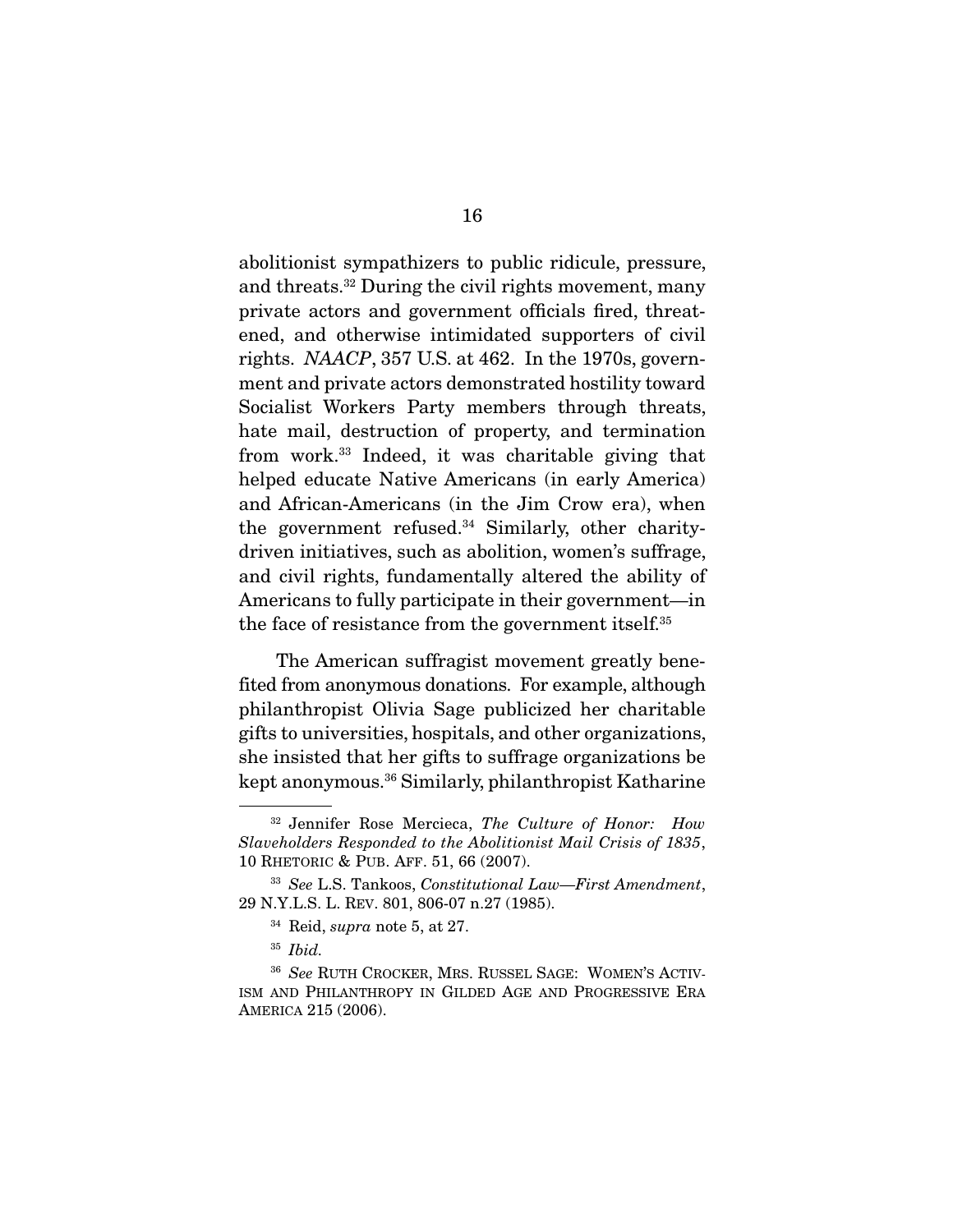Dexter McCormick gave an anonymous \$5,000 donation in 1912 to eliminate the deficit of The Woman's Journal Magazine, which had become a formidable communications tool for the National American Women's Suffrage Association.37 In 1914, an unnamed woman donated \$35,000 to the New York suffrage campaign.38

 Nor are risks to donors who support unpopular causes a thing of the past. Anonymous contributions were the leading source of support for LGBTQ causes and groups between 1970 and 2010.39 No doubt, part of the motivation for anonymity was concern about the potential for violence and harassment against the LGBTQ community. The same is now true for donors seen as opposed to that community—businesses whose owners' families have supported causes (including religious causes) some deem contrary to LGBTQ rights have themselves been targeted for boycotts and disfavor from local government officials.40 Revelation of

<sup>&</sup>lt;sup>37</sup> ARMOND FIELDS, KATHARINE DEXTER MCCORMICK: PIO-NEER FOR WOMEN'S RIGHTS 107-08 (2003).

<sup>38</sup> SUSAN GOODIER & KAREN PASTORELLO, WOMEN WILL VOTE: WINNING SUFFRAGE IN NEW YORK STATE 173 (2017).

 $39$  Anthony Bowen, Forty Years of LGBTQ Philanthropy: 1970–2010, FUNDERS FOR LGBTQ ISSUES 4, 19 (Jan. 5, 2012), https://lgbtfunders.org/wp-content/uploads/2018/04/40years\_ lgbtqphilanthrophy.pdf.

<sup>40</sup> Parnell, supra note 23, at 15; Travis LaCouter, The Coachella Conservative?, PHILANTHROPY DAILY (Jan. 11, 2017), https://www. philanthropydaily.com/the-coachella-conservative (wealthy donor immediately ceased donations to socially conservative organizations once made public).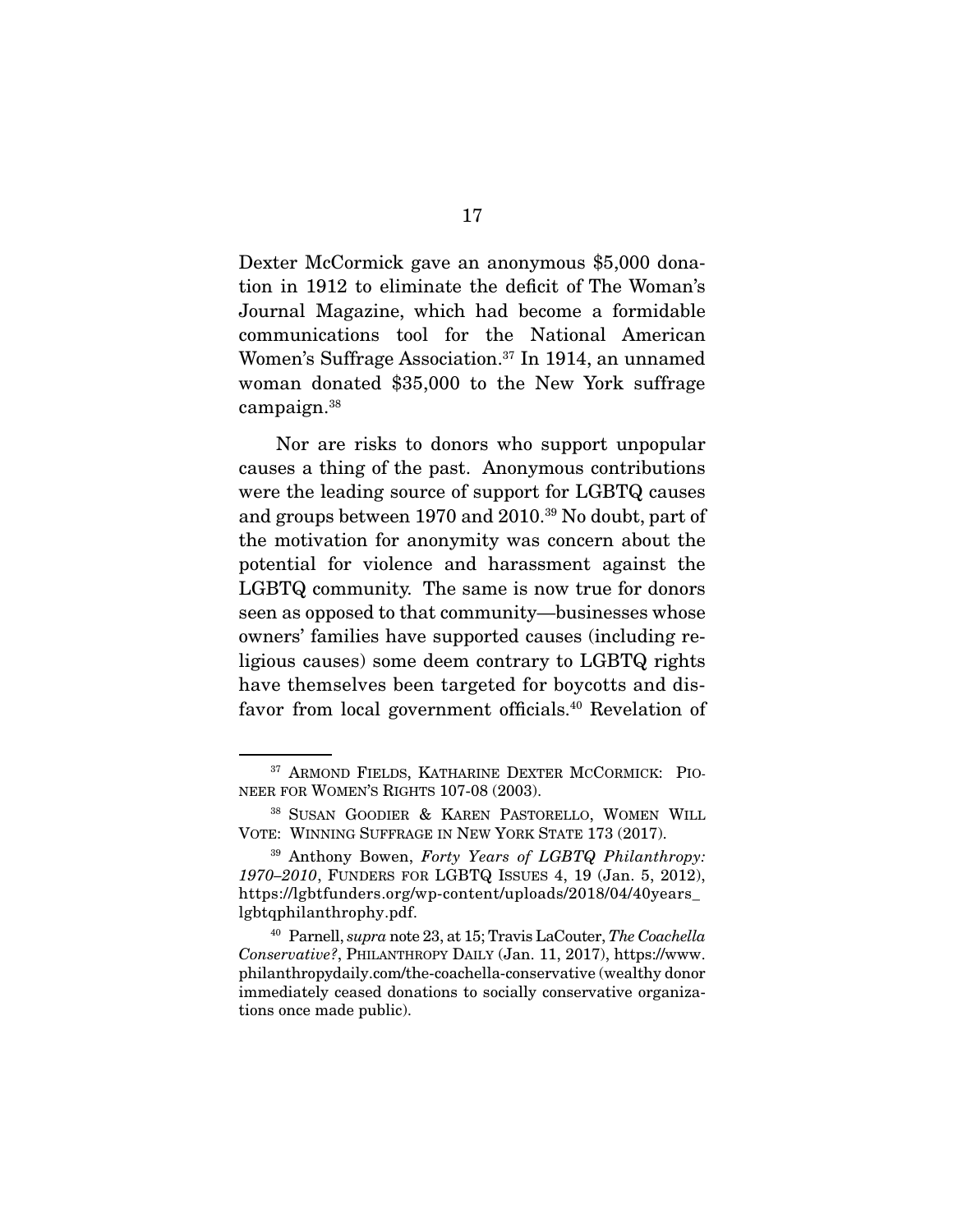private donations to right-leaning and left-leaning causes alike have led to harassment and threats of boycotts.41 It is no wonder that donors across the political spectrum, especially supporters of politically unpopular causes, prefer to exercise their First Amendment right to give anonymously. Some donors may even give anonymously to seemingly popular or uncontroversial causes out of concern that in today's divisive culture, those causes may later unforeseeably become the subject of controversy and tarnish their reputation and legacy.

### **II. The State Has No Compelling Interest in the Bulk Collection of Donor Information, Particularly Given the Serious Risks of Public Disclosure.**

 The constitutionally guaranteed freedoms of speech, association, religion, and privacy constrain government's unwarranted intrusion into charitable giving—including the bulk collection of donor identities at issue here—without an important, let alone compelling, interest and narrow tailoring. See Bates v.

<sup>&</sup>lt;sup>41</sup> See, e.g., Parnell, supra note 23, at  $14-16$  (explaining that donors to Peachtree-Pine homeless shelter in Atlanta, Georgia faced pressure and retaliation unless they donated anonymously); Rebecca Jennings, What happened when a beloved mom influencer donated to Trump, VOX.COM (Jan. 27, 2021), https://www.vox.com/the-goods/22252360/taking-cara-babies-trumpinstagram-donation-drama (explaining the backlash against and boycott of popular sleep-training teacher merely because it became public that her husband donated to former President Trump's campaign).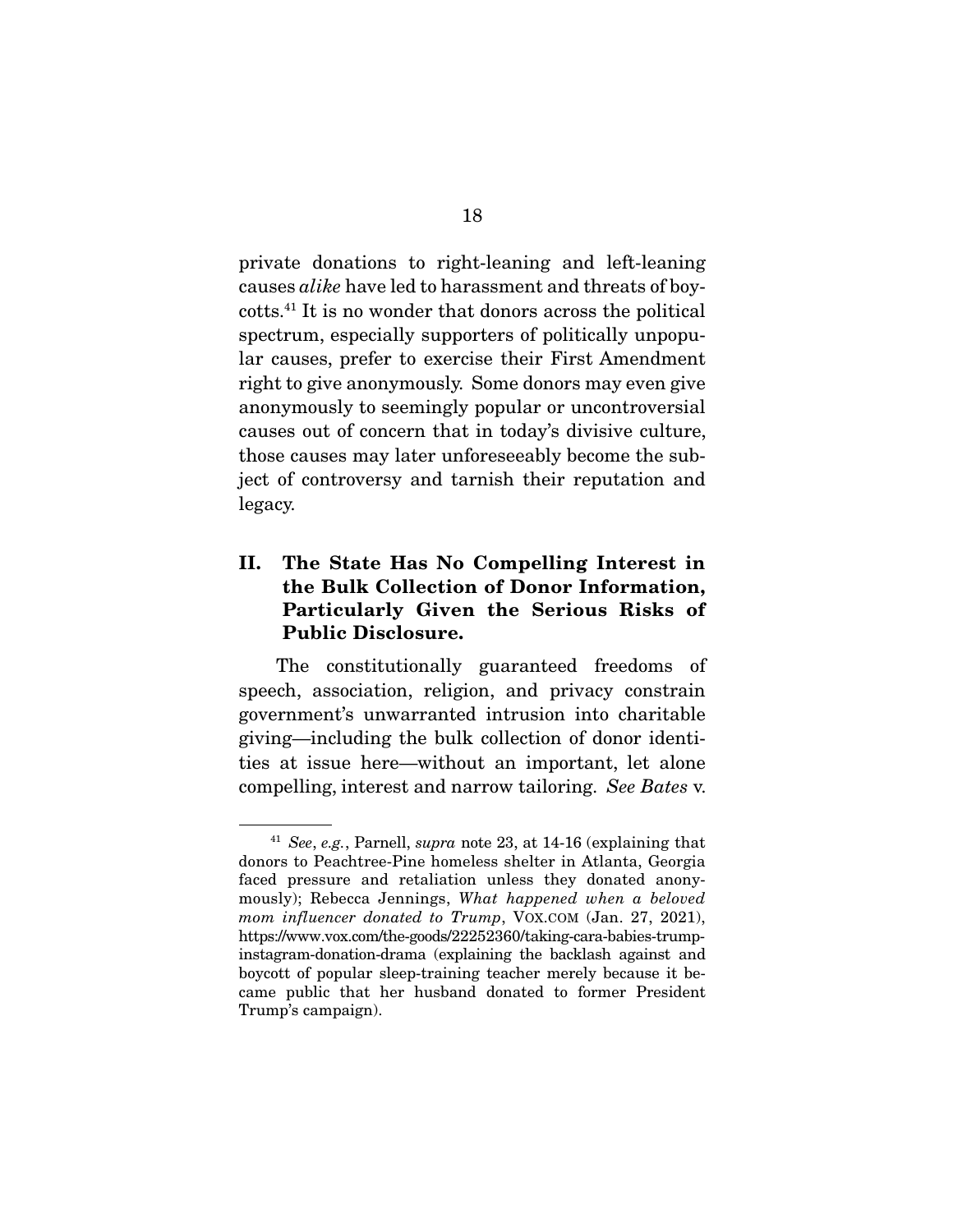City of Little Rock, 361 U.S. 516, 524 (1960) ("When there is a significant encroachment upon personal liberty, the State may prevail only upon showing a subordinating interest which is compelling.").

 The Ninth Circuit's decision, absent reversal by this Court, will give the State carte blanche to collect all major donor information, without any important or compelling interest in a specific charity's information. The Ninth Circuit's ruling ignored that the mere disclosure of information to the government may itself cause donors to cease giving to organizations who will be forced to turn over information to the State rather than risk the negative consequences that may result from disclosure. And the Ninth Circuit shrugged off clear examples of "death threats" and "harassment" that Petitioners' donors demonstrated at trial (Pet. in No. 19-251, at app. 31a, 50a)—and which amicus donors likely will suffer too, absent this Court's reversal. Unlike the district court, the five judges dissenting from the Ninth Circuit's denial of en banc review, and other circuits, the Ninth Circuit declined to apply exacting scrutiny and substituted the district court's factual findings with its own blind faith that California will cease disclosing donor information to the public. Compare Pet. in No. 19-251, at app. 34a-39a, with id. at app. 51a-53a; id. at 7-10, 15-17.

 As explained by Petitioners, there is real constitutional harm caused by unjustified forced disclosure of donor information. Id. at 28-35; Pet. in No. 19-255, at 20. Insofar as the Ninth Circuit's opinion allows forced disclosure without requiring a compelling or actually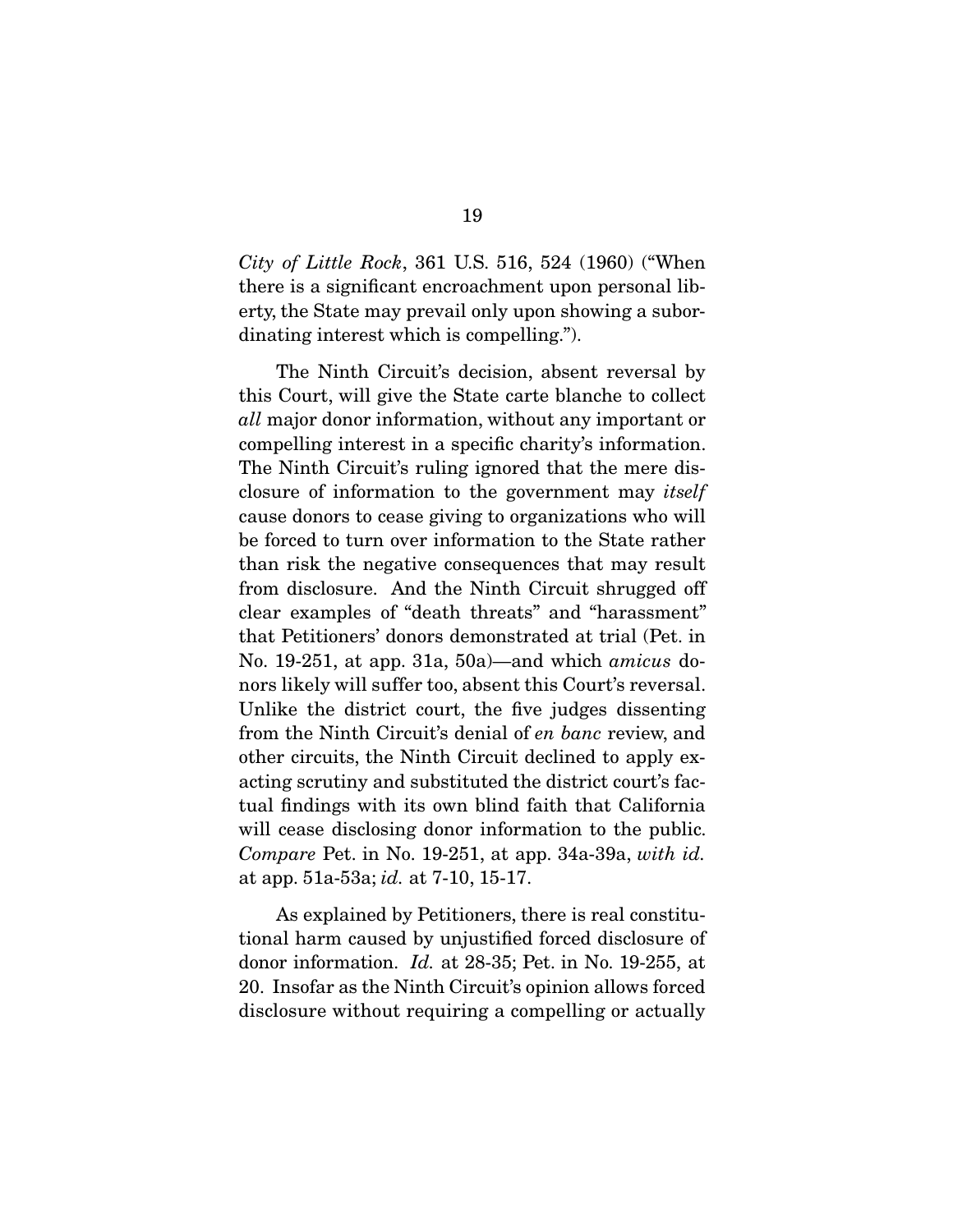important interest, Pet. in No. 19-251, at app. 19a (requiring only some improvement in "efficiency"), or narrow tailoring, Pet. in No. 19-251, at app. 16a-17a (applying a mere "substantial relation" standard), this Court should reverse. Donor anonymity is too important a First Amendment right to be sold at so cheap a price—as recognized by the other Circuits that have discussed non-election donor disclosure. See Pet. in No. 19-251, at 24-28.

 Moreover, as explained by the five judges dissenting from the Ninth Circuit's denial of en banc review (id. at 93a-96a), the State failed to show a strong interest—much less a compelling one—for the bulk collection of donor names. There is no statute specifically authorizing bulk collection by the State and certainly no legislative finding of a relation between the bulkdisclosure requirement and a compelling state interest. Federal tax laws—which require limited disclosure of donor identities to the IRS and bar subsequent disclosure with very narrow exceptions that do not include bulk disclosures—have no state analogue that could justify the disclosure to which the State lays claim. In the absence of a compelling state interest, no government agency should compel a charity to identify its donors where, as here, the risk of public disclosure—through California Public Records Act requests, leaks, or otherwise—is grave.

Amicus recognizes the federal government's legitimate interest in allowing the IRS to identify substantial contributors to certain charities on a confidential basis and to require their disclosure to the IRS. These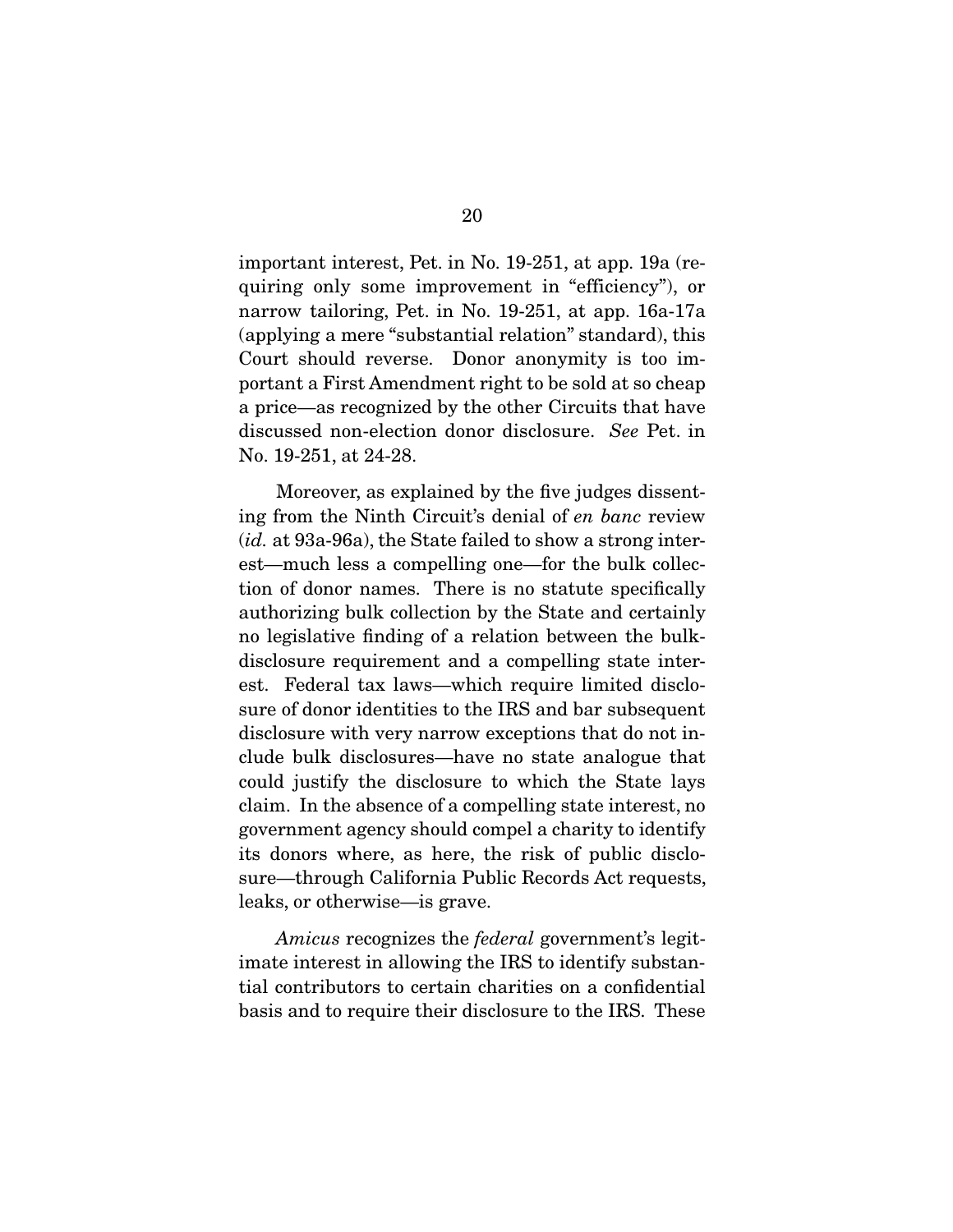measures help to prevent donors from claiming fraudulent tax deductions, protect charities against selfdealing, and ensure that charitable grants support genuinely charitable organizations. But even in these limited instances where donor identities are disclosed to the IRS, the disclosure satisfies discrete federal tax law requirements that have no state law analogue. Indeed, the IRS recently eliminated the requirement to disclose names and addresses of donors to certain 501(c) organizations altogether and given its efforts to eliminate such disclosure obligations through regulatory means, it presumably would have also extended the protection to  $501(c)(3)$  organizations but for the statutory impediments presented in doing so.42 The reason given for eliminating the request for donor information is simply that "[t]he IRS does not need the names and addresses of substantial contributors" to carry out the internal revenue laws.43 The IRS recognizes that requiring disclosure as needed on a case-bycase basis avoids increased compliance costs to organizations, preserves IRS resources otherwise dedicated to the statutorily required redaction of certain information, and reduces the risk of inadvertent disclosure of individuals' private information.44

<sup>42</sup> See Guidance Under Section 6033 Regarding the Reporting Requirements of Exempt Organizations, 85 Fed. Reg. 31959 (May 28, 2020) (to be codified at 26 C.F.R. pt. 1 & 56), https://www.govinfo.gov/ content/pkg/FR-2020-05-28/pdf/2020-11465.pdf.

<sup>43</sup> Id. at 31963, 31966.

<sup>44</sup> Id. at 31963-31966.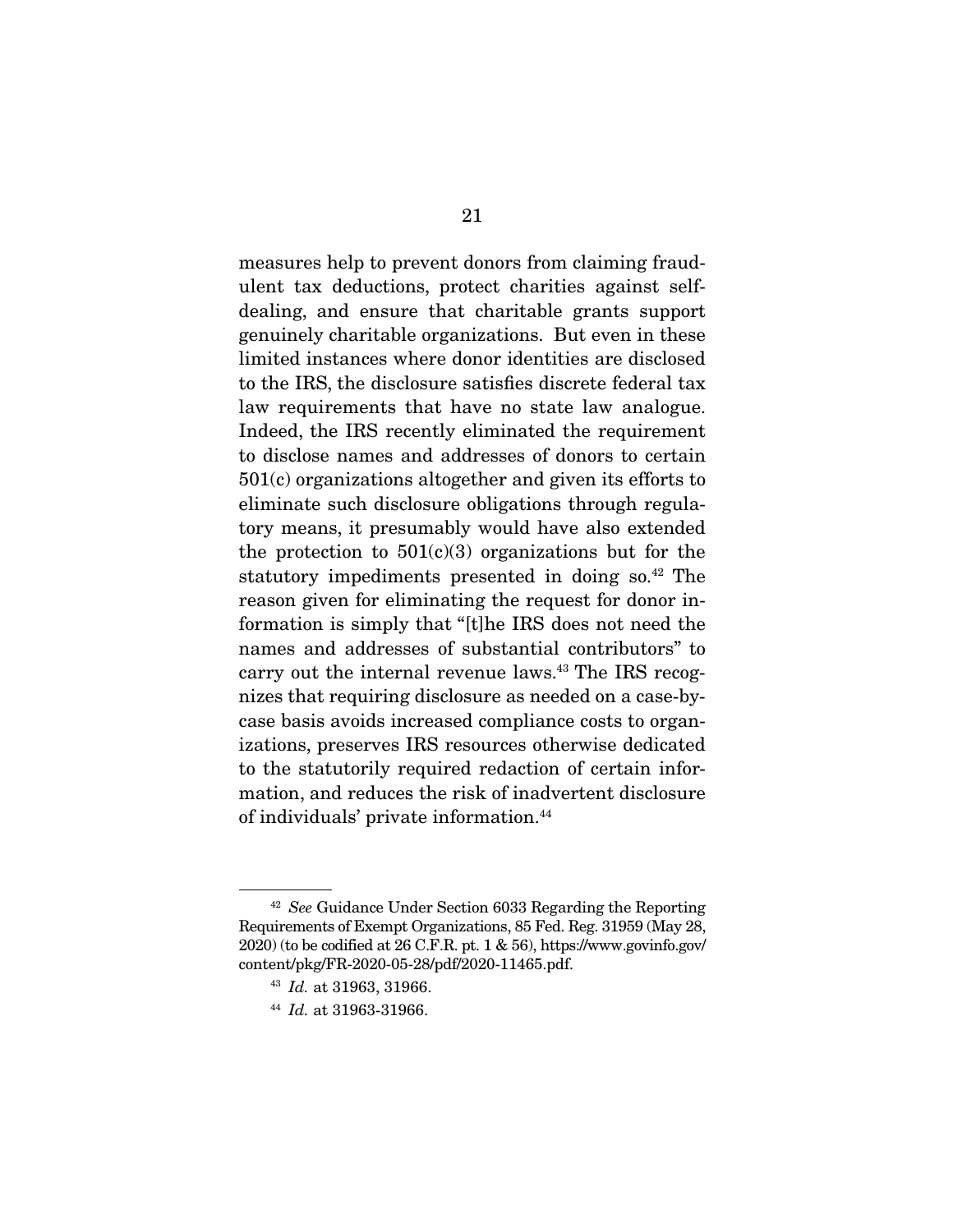At the federal level, donor names are required to ensure compliance with discrete, technical provisions of the Internal Revenue Code. For example, some provisions of the Internal Revenue Code prohibit excess benefit transactions by public charities with substantial contributors, 26 U.S.C. § 4958, and bar donoradvised funds from conferring prohibited private benefits on donors, id. § 4967. Section 507 provides for the termination of private foundation status based on the aggregate tax benefits received by statutorily defined "disqualified" persons, which include "substantial contributors." Id.  $\S$  507, 4946(a)(1)(A). Section 4941 prohibits self-dealing transactions between substantial contributors and private foundations. See id. § 4941. Lastly, Section 4943 forbids private foundations from holding excess business holdings together with substantial contributors. *Id.* § 4943.

 State governments, however, lack the same interest in collecting donor identities because they do not have analogous tax rules to enforce. Indeed, the California Franchise Tax Board has expressly stated that California does not have rules analogous to the federal government and does not apply federal tax rules that require the bulk disclosure of donor identities. See, e.g., California Franchise Tax Board, Summary of Federal Income Tax Changes 436-37 (2006) (analyzing Pension Protection Act, which modified many of the federal rules applicable to exempt organizations, and determining that the impact of those changes on California revenue is "not applicable"). That the California Attorney General generally has "broad powers" over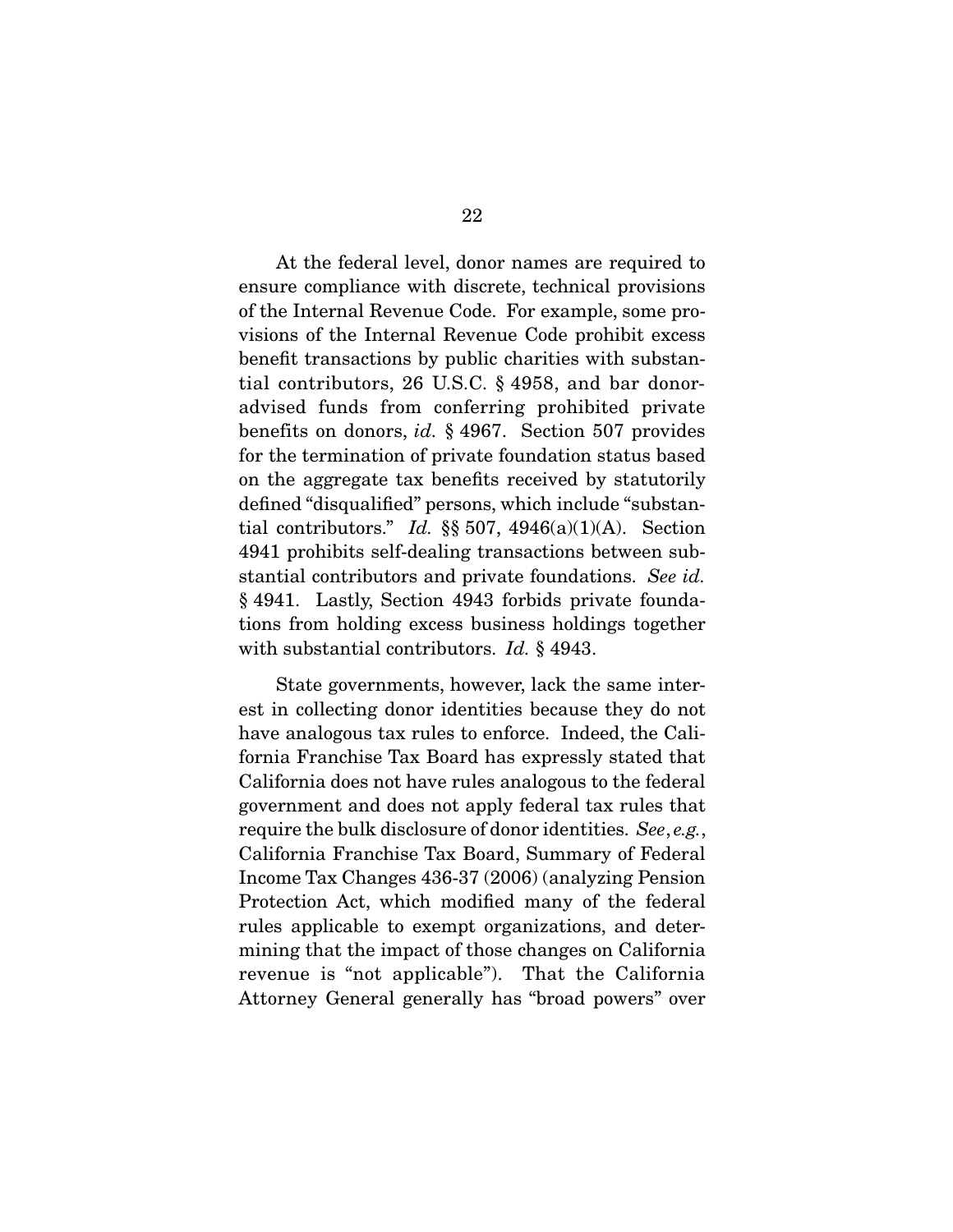charitable trusts, Cal. Gov't Code § 12598(a), maintains a register of charities, id. § 12584, and can make regulations regarding the contents of reports setting forth the nature of a charitable organization's assets, id. § 12586(a)-(b), does not mean all such regulations are compelling based solely on the Attorney General's say so. Indeed, none of these laws specifically contemplates or authorizes bulk donor collection.

 California falls back on its general interest in safeguarding abuse of the "tax-exempt status" or "special tax treatment" of charitable organizations. E.g., Br. in Opp'n to Cert. at 2, 6-7. But this cannot explain why the California Attorney General requires "foreign entities" to register in California and disclose their donor information even if the entities do nothing more than receive regular donations from Californians through no fundraising or simply maintain "websites, online social media, [or] other Internet-based \* \* \* platforms" that are accessible to Californians.45 For example, a local charity in New York that does not actively fundraise or have any operation in California but that receives regular donations from Californians is required to register in California and disclose the names, addresses, and donation amounts of all of its major donors to the California Attorney General. As another example, a local charity in Missouri that maintains a

<sup>45</sup> See CALIFORNIA DEPARTMENT OF JUSTICE, CHARITABLE TRUST SECTION, ATTORNEY GENERAL'S GUIDANCE FOR CHARITIES: BEST PRACTICES FOR NONPROFITS THAT OPERATE OR FUNDRAISE IN CALIFORNIA (2020), https://oag.ca.gov/sites/all/files/agweb/pdfs/ charities/publications/guide\_for\_charities.pdf.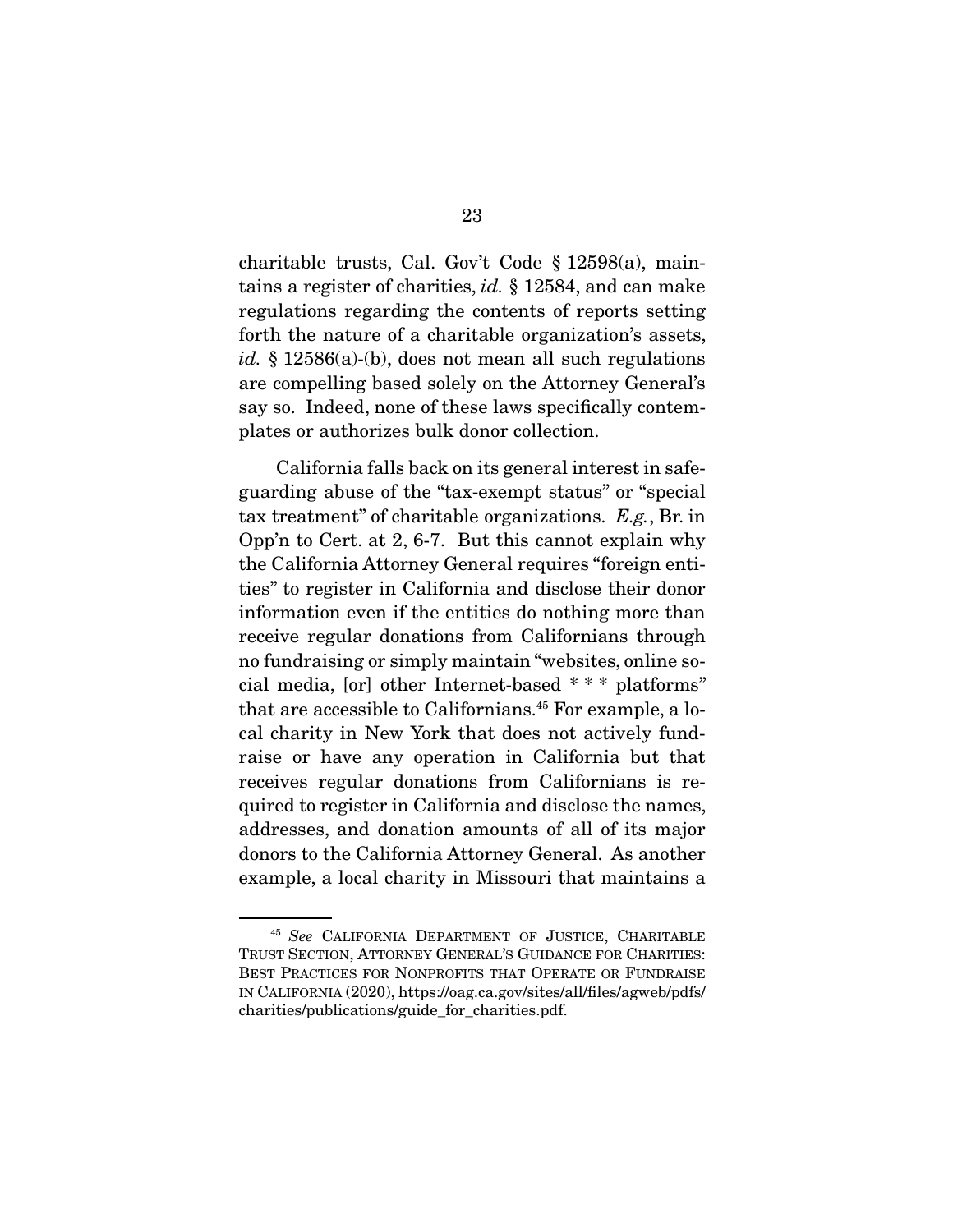website that is accessible to all, including Californians, would apparently need to register with the California Attorney General and disclose the information of its donors. Such disclosures from out-of-state entities further highlight that California cannot show an interest, let alone a compelling one, for its broad collection scheme. Troubling too is that once California's vague guidance subjects a foreign entity to its laws and regulations, California can presumably require bulk disclosure of all nationwide donors to that entity, including out-of-state donors, who would be shocked to learn that donating to a local charity in another state discloses their private information to the California Attorney General.

 Even if California limited its disclosure requirement to actual California-based charities, however, its general interest in administering non-profit tax exemptions and laws for charitable organizations does not justify abridging donors' First Amendment liberties. California's purported justification countermands the very purpose of tax exemptions for nonprofits—to create a bulwark protecting civil rights and liberties. As explained, supra Section I, charities and nonprofits have taken on numerous civil causes (minority education, women's suffrage, LGBTQ rights, to name a few) either ignored or opposed by the government at the time.

 California attempts to justify its bulk collection of donor information using a sleight of hand. Like all magic tricks, it involves a complicated set up, but relies on a simple gimmick that is easy to miss if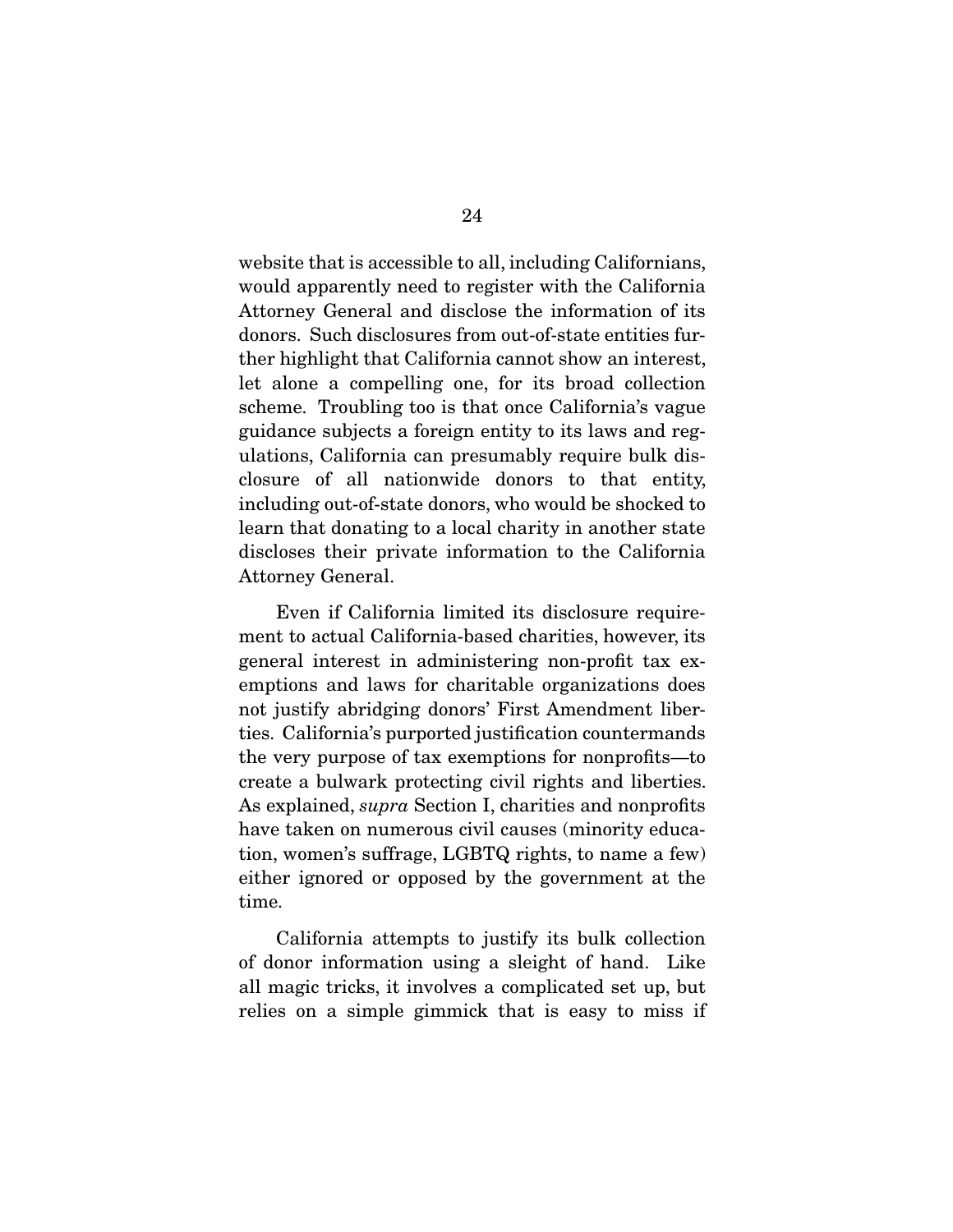one is not paying attention. The trick works like this: The Sixteenth Amendment subjects all "incomes, from whatever source derived," to taxation. Income used to make charitable gifts is income belonging to the State. When the State allows taxpayers to deduct charitable gifts against their incomes, the State takes less income from taxpayers than the State is otherwise entitled. The charitable deduction, therefore, uses the State's own funds. The State does not violate the First Amendment when the State limits how others use the State's own funds. The State, therefore, can tell donors and nonprofits what to do with their charitable gifts—for example, the State could limit charitable contributions to the State's preferred religion—without any concern of First Amendment violations. Collecting donor information in order to chill State-disapproved speech is trivial by comparison. Given this nonsensical result, it should be obvious that the argument proves too much—but where is its flaw?

 The flaw is to treat charitable gifts as part of income in the first place. Fortunately, there is no need to do so because charitable gifts can, and should, be understood as payments that reduce income rather than as payments of income. $46$  The Sixteenth Amendment only applies to income, so if charitable gifts are excluded from income, then the State does not own or control them, and the conflict with the

<sup>46</sup> Andrews, supra note 5.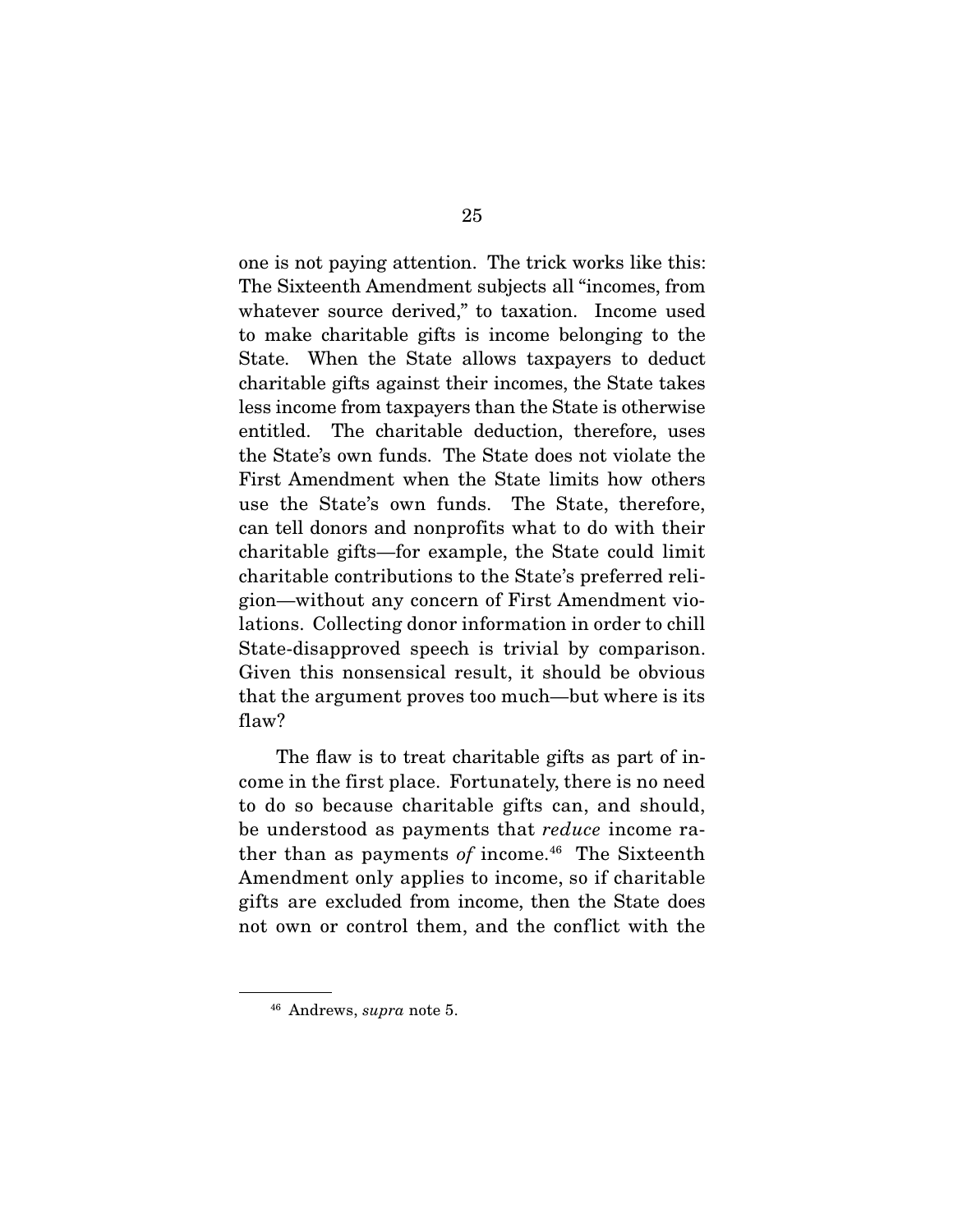First Amendment is avoided.<sup>47</sup> Everything rides on this logical misstep. By falsely treating charitable giving as income, the State is able to perpetuate the myth that when a donor gives to charity and claims a deduction against income tax, it is the State's own money at use, not solely the donor's. The State would have this Court believe that the income tax deduction and charitable exemption give the State the right to control what donors and charities can say or do, and with whom they can associate.

 It does not have to be thus—indeed, it cannot be thus. The State must provide an income tax deduction for charitable gifts because giving is not included in income, so the State must exclude gifts from income in order to measure taxable income accurately pursuant to the State's own formulation of income. This simple explanation of the charitable deduction accords with the only reading of the Constitution that prevents a catastrophic clash between the Sixteenth and First Amendments. The State, having appropriated all income for government use through taxation, is obliged to reverse out such income devoted to First Amendment concerns or else those freedoms will be eliminated. As stated above, the nonprofit "tax benefits" are not a matter of legislative largesse or subsidy justifying the State's regulatory agenda; rather, they are a bulwark protecting civil rights and liberties and should prevent the State's regulatory agenda—not encourage it. The State's bulk collection of private

<sup>47</sup> Reid, supra note 5 at 21.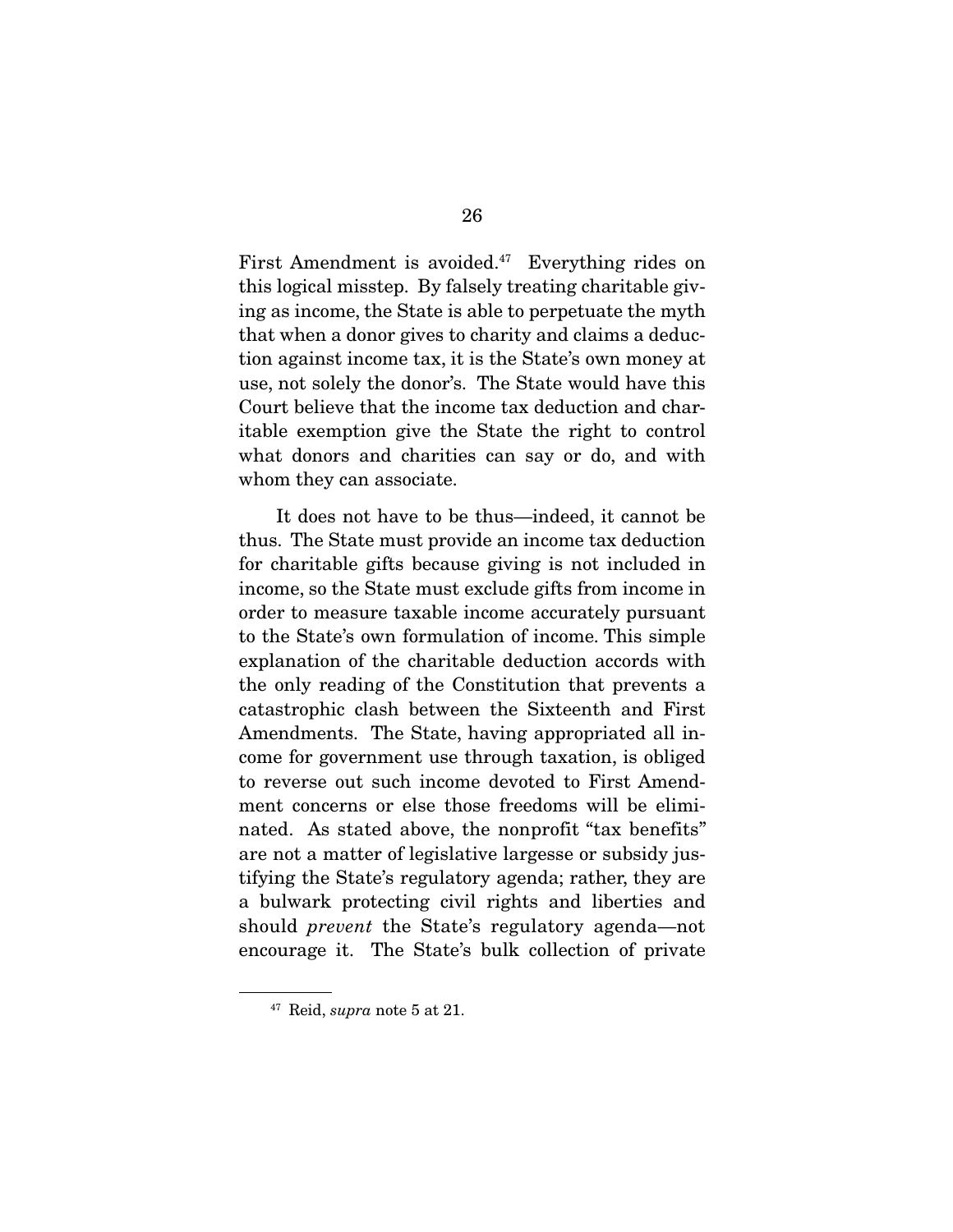donor information is a symptom of this fundamental misunderstanding, and this Court should seize the opportunity to correct it.

 Income tax exemptions are not mere "special treatment" or discretionary legislative benefits; they are crucial to ensuring that the government does not use taxation or other means to influence or otherwise trample on First Amendment-protected association rights of nonprofits and their donors and members. Thus, bulk collection of donor information is not a mere curtailment of a legislative largesse—it is a dangerous incursion on fundamental First Amendment freedoms based on a misunderstanding of tax policy and the Constitution.

 In particular, the First Amendment guarantees that governments do not use purported public finance objectives from income tax generally to trounce on First Amendment association, speech, and religious rights. Philanthropy is not public money, so the need to reverse out income devoted to the nonprofit sector from the government's reach has long been recognized. Absent that exemption, the government could usurp or hinder unpopular philanthropic causes and chill First Amendment-protected giving.

 Moreover, California ignores that once donor names and information are in the hands of the State, they are more vulnerable to public disclosure through the operation of the California Public Records Act (CPRA), Cal. Gov't Code §§ 6253, 6254. See Am. for Prosperity Found. v. Harris, 809 F.3d 536, 542 (9th Cir.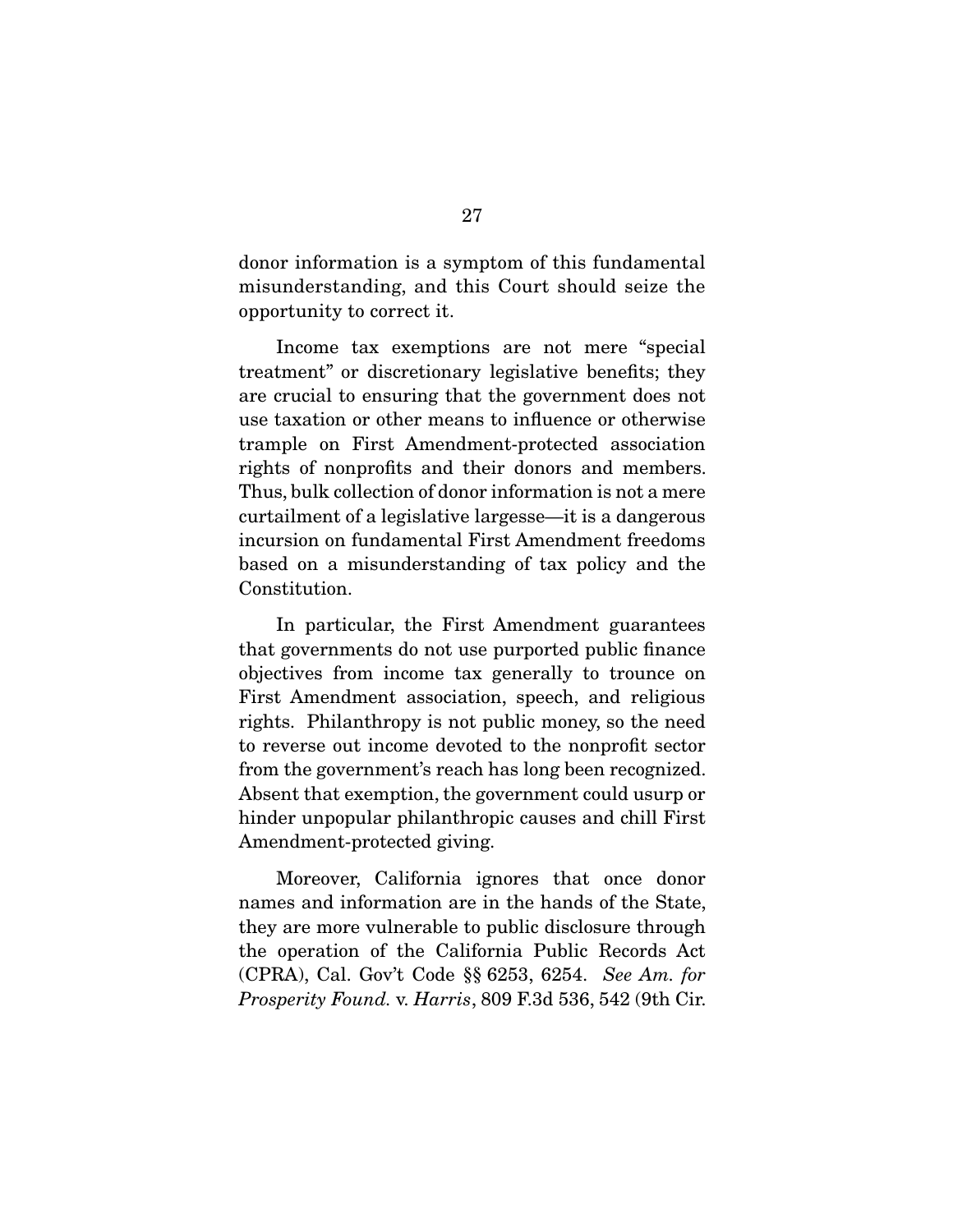2015). The CPRA is a highly disclosure-oriented statute. See, e.g., CBS, Inc. v. Block, 725 P.2d 470, 473 (Cal. 1986) ("Maximum disclosure of the conduct of governmental operations was to be promoted by the Act."). Although the CPRA has various exceptions, they must be narrowly construed—and they are permissive, not mandatory. Marken v. Santa Monica–Malibu Unified Sch. Dist., 136 Cal. Rptr. 3d 395, 405 (Cal. Ct. App. 2012); Cal. Gov't Code § 6254.

 The Ninth Circuit concluded that a new regulation, Cal. Code Regs. tit. 11, § 310(b) (2016), now guarantees the Attorney General will not release information like donor information on IRS Form 990 Schedule B that cannot be released under federal law. Pet. in No. 19-251, at app. 34a-36a. But this regulation merely codifies the State's preexisting "confidentiality policy"—the very policy in place when the State previously divulged confidential donor information to the public. See id. at app. 51a-53a. If the State's policy has previously allowed at least "1,778 confidential Schedule Bs  $***$  [to be] publically posted [online]," id. at app. 52a, and the Attorney General's office has been plagued by "systematic[ ] fail[ure] to maintain the confidentiality of Schedule B forms," id. at app. 51a; id. at 14, it was not clearly erroneous for the district court to conclude that the potential for disclosure is still too great. This is especially true given the non-specific, aspirational nature of the new regulation and "protocols" and their unclear relationship with California's disclosure statutes. See Cal. Code Regs. tit. 11, § 310(b); Cal. Gov't Code § 6254. In the absence of a truly significant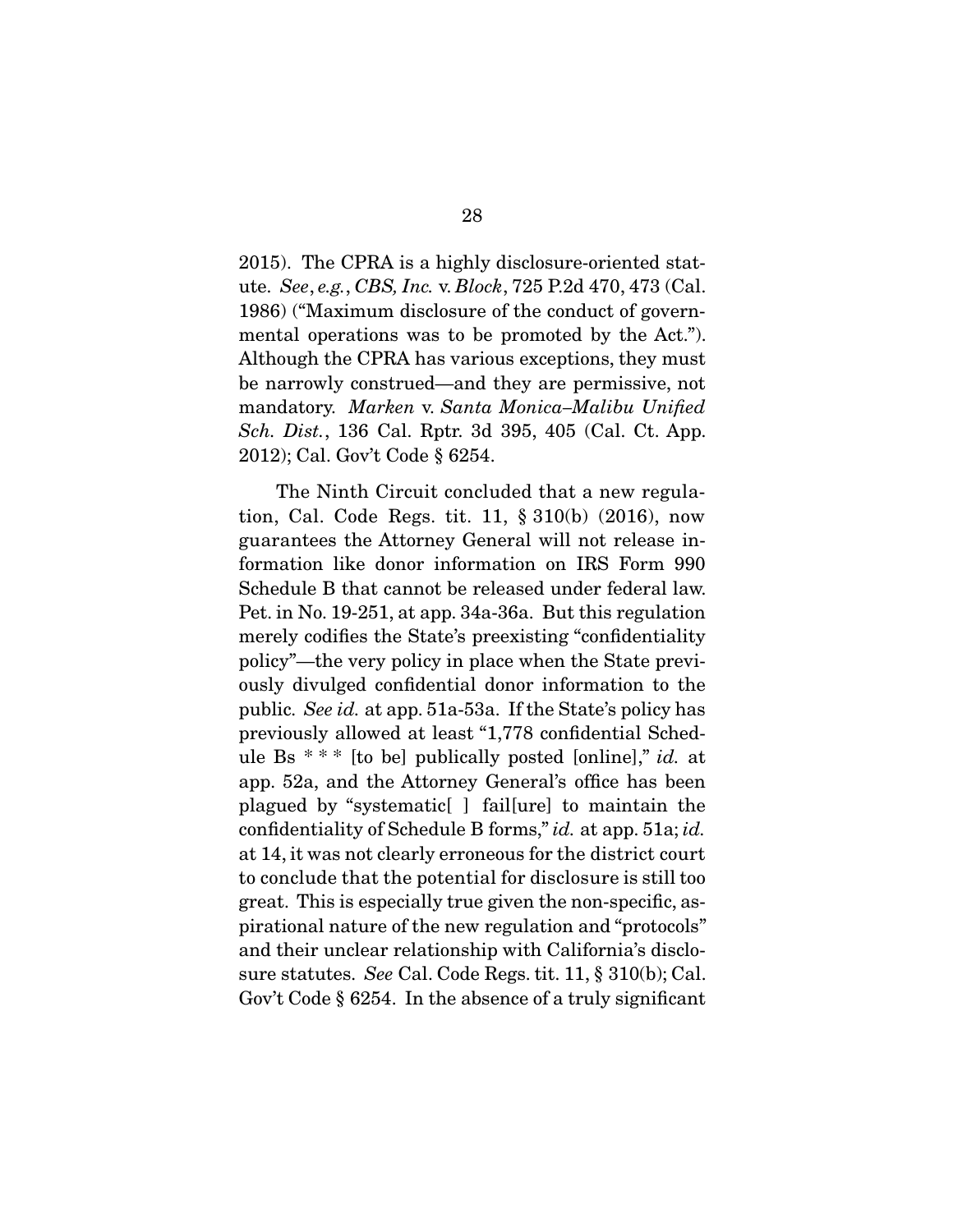or compelling state interest—an interest not identified by the State here—no state government agency should be able to force a charity to identify its donors.

 Given that confidentiality in charitable giving is grounded in the constitutional freedom of association and is one of the most important elements of philanthropic freedom, this Court should prohibit the California Attorney General from collecting, let alone disclosing ("inadvertently" or otherwise), donor information in the future absent a truly compelling interest. Even the federal government—where safeguards are the strongest—is not immune from allegations of abuse and breaches of personal information from tax returns.48 Especially in the context of California's historical "inability to keep confidential Schedule Bs" collected in bulk, Pet. in No. 19-251, at app. 51a, the Ninth Circuit's disregard of the need for a compelling interest for this collection should be overturned. Pet. in No. 19- 251, at app. 21a-23a. Because the California Attorney General's bulk collection fails that exacting scrutiny standard, this Court should reverse the Ninth Circuit to prevent government overreach, protect donor privacy, and preclude the chilling of First Amendment rights.

<sup>48</sup> See, e.g., Lisa Rein & Jonnelle Marte, Hackers Stole Personal Information from 104,000 Taxpayers, IRS says, WASH. POST (May 26, 2015), https://www.washingtonpost.com/news/federaleye/wp/2015/05/26/hackers-stole-personal-information-from-104000 taxpayers-irs-says/?utm\_term=.08bde831e6d1.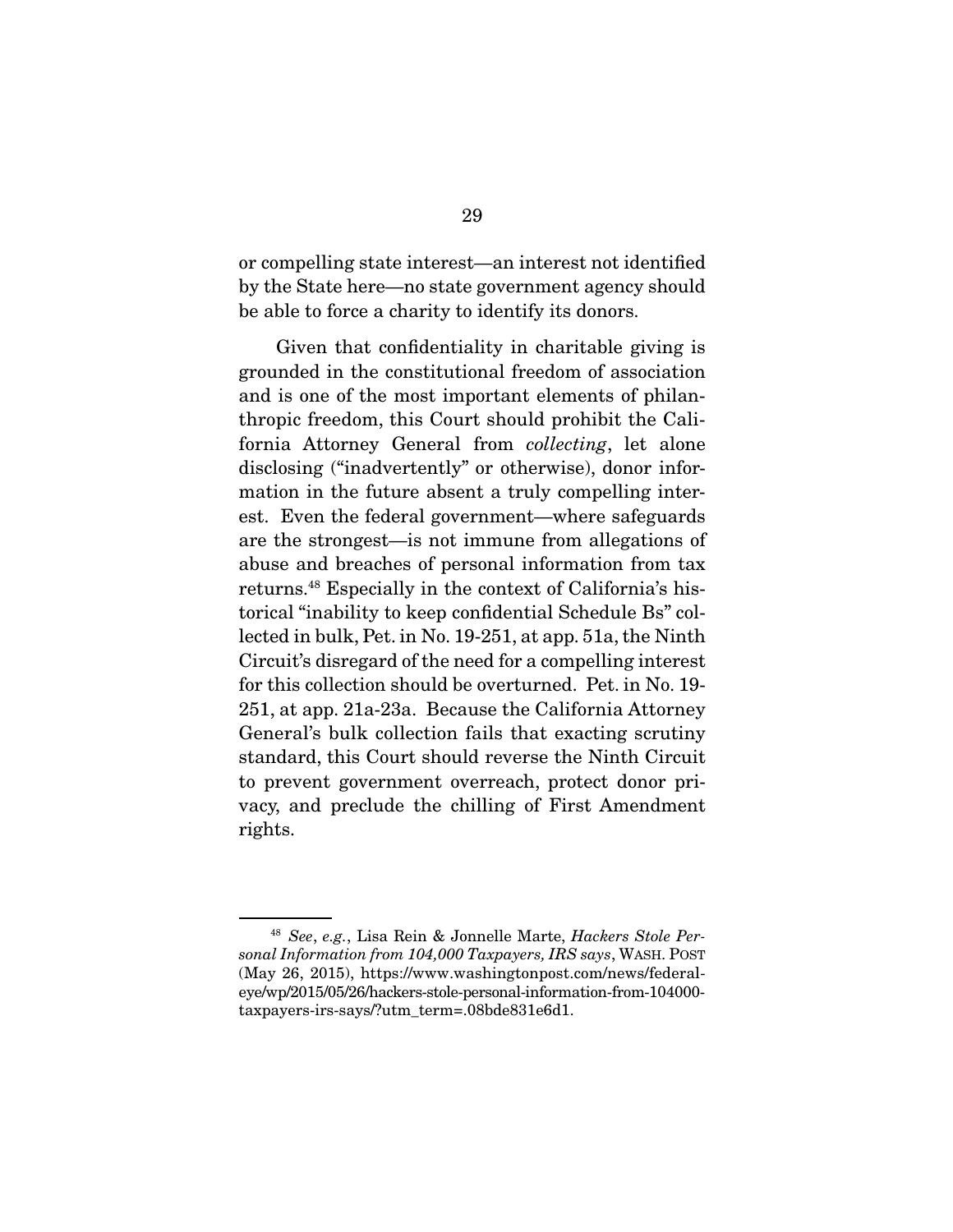### **III. California Has Ample Tools for Ensuring Compliance with State Law Without Any Need for the Bulk Collection of Donor Information.**

 As explained above, California lacks the federal government's interest in collecting donor identities because it does not have analogous laws to enforce. Yet the State does have ample tools to protect the public from fraud and deceptive solicitation practices (the chief interests it identifies as supposedly justifying bulk information collection).

 The California Attorney General serves as "parens patriae" (i.e., the protector for those unable to protect

themselves) for charitable organizations in the State because charities have no shareholders. The Attorney General also holds subpoena power—available to address any individual instances of donor misbehavior. Cal. Gov't Code § 12588. These authorities are more than ample to assist the State in policing the charities within its borders. The bulk collection of donor names at the state level is simply not needed—especially given the success of federal and state regulators in ensuring compliance with already-existing regulations that have made fraud and self-enrichment rare among charitable organizations.49

<sup>&</sup>lt;sup>49</sup> See Joanne Florino, *Policing Philanthropy*?, PHILANTHROPY MAG. (Summer 2015), https://www.philanthropyroundtable.org/ philanthropy-magazine/article/summer-2015-policing-philanthropy-.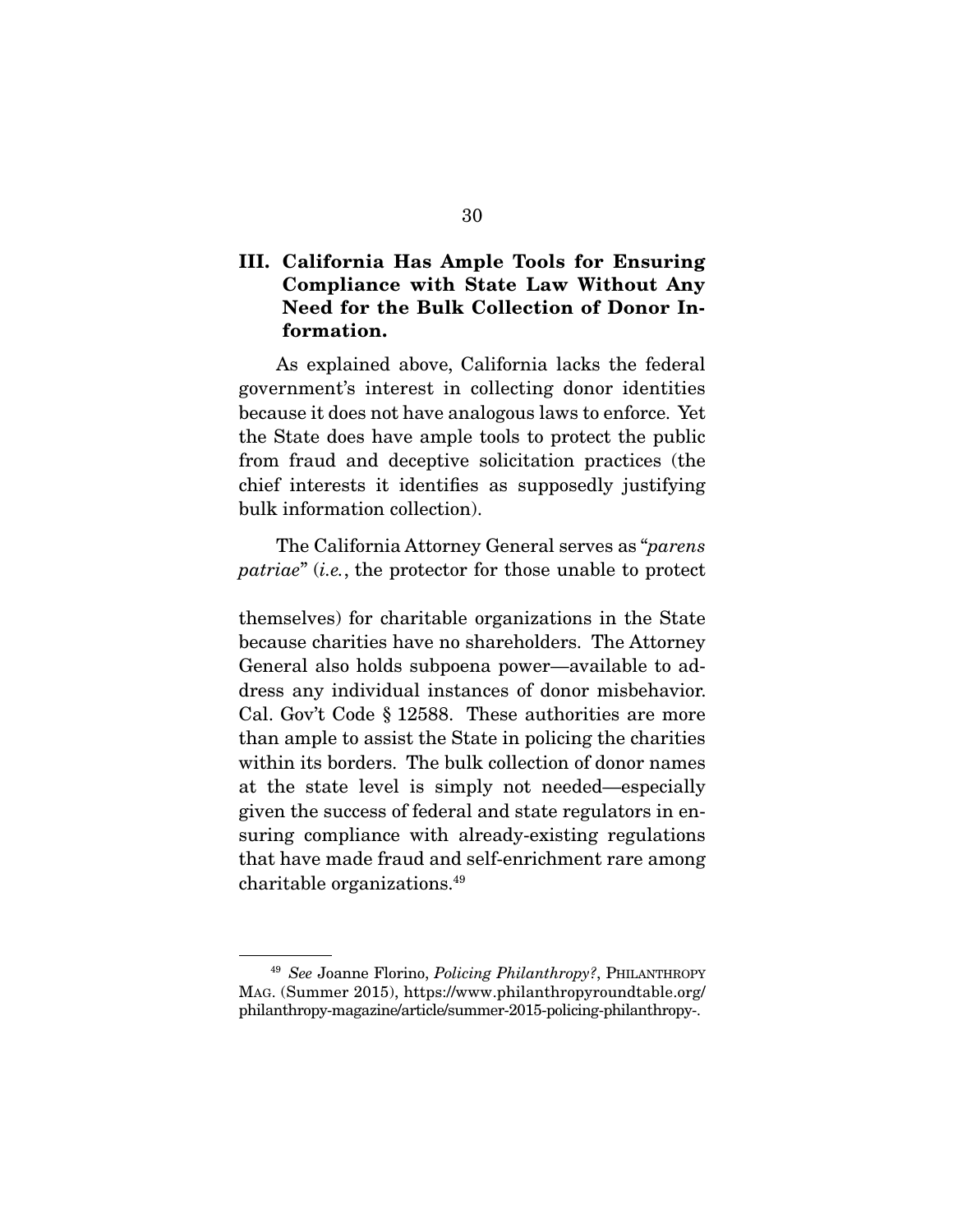At the same time, the practical value of the request for the donor information is *de minimis* at best. The State does not allege that most, or even a significant number, of the over 100,000 charities in California are engaged in fraud or deceptive solicitation practices. To the contrary, as the district court found, the California Attorney General has only needed to review the Schedule B donor lists that it seeks in less than one percent (that is, five out of 540) of the investigations it has conducted of charities over the past ten years. Pet. in No. 19-251, at app. 45a; Pet. in No. 19-251, at 13; Pet. in No. 19-255, at 12. There is simply no persuasive reason—let alone a compelling one—for the mass collection of IRS Form 990 Schedule B for fraud and deceptive practices investigations. Even in the handful of cases (literally) where a Schedule B might be relevant to a valid investigation, the subpoena power—with procedural requirements that help guard donors' privacy—could be used rather than seriously burdening the First Amendment rights of hundreds of thousands of other donors. As these numbers bear out, bulk collection here is not even remotely tailored to any government interest, let alone a compelling one.

 In sum, the right to choose how and where to make charitable gifts, even unpopular ones, is fundamental to Americans' exceptional philanthropic freedom. It also implicates fundamental constitutional rights. The State's rule constitutes unwarranted government intrusion into the exercise of those rights, with